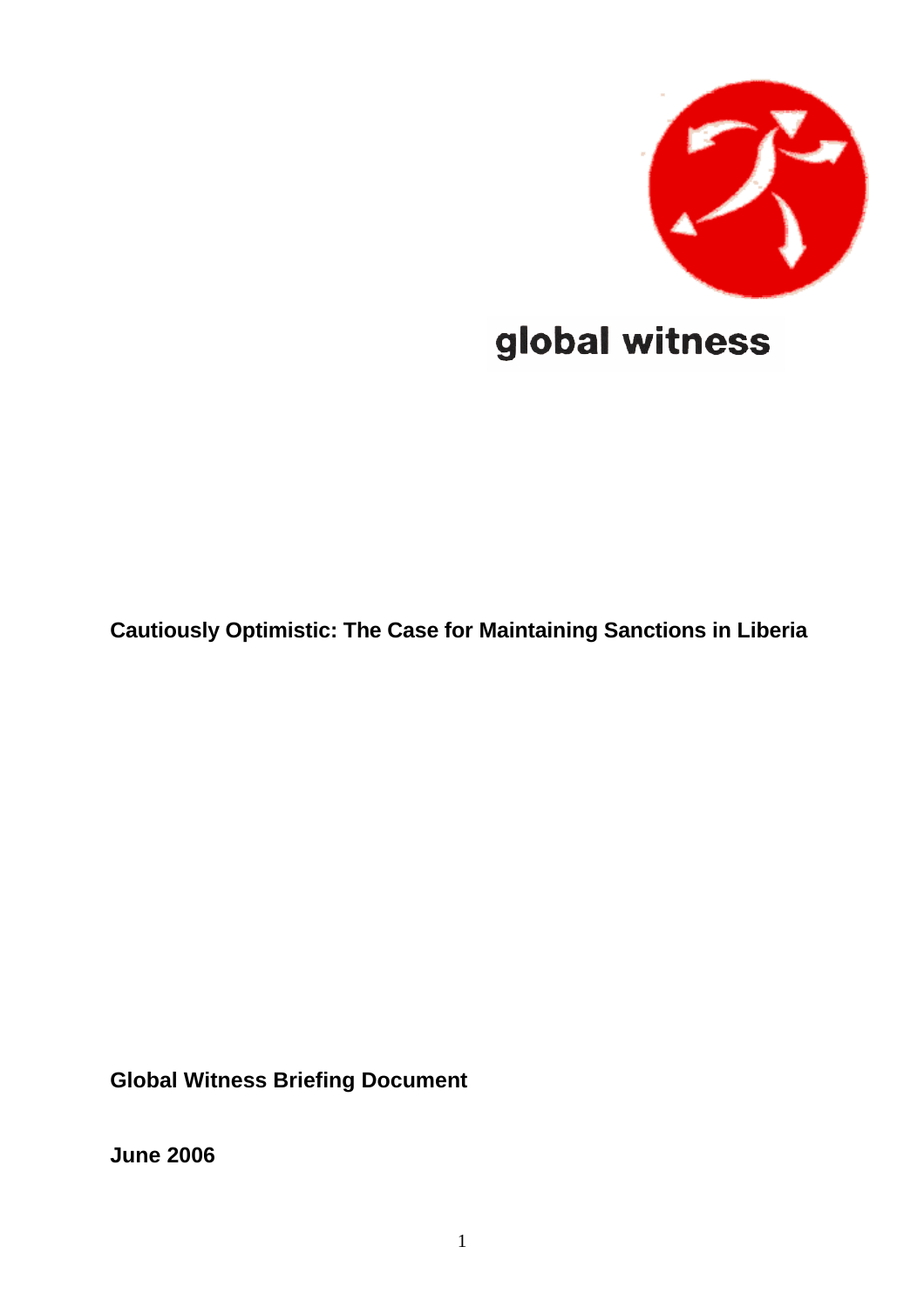## <span id="page-1-1"></span>**Recommendations**

## **The UN Security Council should:**

• Maintain sanctions on the Liberian timber and diamond industries until it can be demonstrated that the benchmarks laid out in Security Council Resolution 1521 (2003) have been met.

• Only consider lifting timber sanctions provided that the Liberian government imposes a moratorium on timber exports (see next section below)

• Urge the United Nations Mission in Liberia (UNMIL) and its Police Force (UNPOL) to fulfil their mandate to ensure adequate and effective control of areas rich in natural resources and key border crossing points by the Liberian security forces, as defined by Security Council Resolution 1509 (2003), and reiterated in Security Council Resolution 1607 (2005).

• Impose financial and/or travel restrictions on private or public persons found to be supporting, in any way, actors engaged in activities that undermine peace and stability in Liberia and the region, in line with Security Council Resolution 1532 (2004).

• Raise awareness within Liberia of the positive effect of maintaining sanctions in the short term, in recognition of the new government's efforts to implement reforms.

# **The Government of Liberia should:**

## **1) Reforms of the forestry sector**

• Pass a moratorium on the resumption of industrial logging and export of timber until they exert full control of the forests and the sector has been satisfactorily reformed. These reforms should include participatory forest/land use planning, a comprehensive national forest inventory, a new forest use system, definition of chain of custody and related control systems and structures.

• Assemble and publish a list of banned logging companies that contributed to civil instability and conflict Liberia and the region, including the logging companies named by the Forest Concession Review Committee and the principals of those companies.

• Make all necessary political and administrative provisions to ensure that the reforms espoused in the Liberia Forest Initiative (LFI) are implemented in a timely fashion.

• Establish transparency within the forestry sector through the public provision of all regulations, forest operations and timber processing licenses and accredited entities, forest use planning documents, royalties, fees and penalties due and paid, and results of monitoring and control of forest activities.

• Ensure that any company which is considered for concession allocation has a demonstrable track record of achieving best international standards and legal compliance in all their areas of operation.

## **2) Other reforms of the natural resources sector**

• Fully implement the recommendations made by the Kimberley Process expert mission report on the implementation of diamond control laws.

• Intensify efforts to exercise government control over diamond fields and ensure that mining agents, inspectors and regional offices are adequately equipped.

• Incorporate into national law and implement the principles of the Extractive Industries Transparency Initiative (EITI) with the full participation of Liberian civil society and in accordance with the EITI minimum criteria.

• Ensure transparency and accountability through the establishment of a register of commercial interests of government officials and a corporate register showing beneficial ownership of companies, as well as the publication of revenues raised and distributed.

• Consider a separate revenue management law or freedom of information provision, in addition to any legislation governing the resource sector and investment - which would contain pro-transparency  $language<sup>A</sup>$  $language<sup>A</sup>$  $language<sup>A</sup>$ .

• Negotiate the withdrawal of ex-combatants in Guthrie and Sinoe Rubber Plantations and ensure their rehabilitation and reintegration into the community.

# **The UN Mission in Liberia (UNMIL) should:**

• Fulfil Security Council Resolution 1509 (2003) and increase its assistance to the Liberian government to regain control throughout the country, including over areas rich in natural resources, and take all necessary steps to prevent ex-combatants from illegally exploiting natural resources.

<span id="page-1-0"></span> $\overline{a}$ <sup>A</sup> Columbia University provided model legislation in its revenue management project with Sao Tome and Principe, which may be a useful tool for Liberia's review. The main legislative clauses to promote revenue transparency are available at [http://www.earthinstitute.columbia.edu/cgsd/STP/index\\_oillaw.htm.](http://www.earthinstitute.columbia.edu/cgsd/STP/index_oillaw.htm)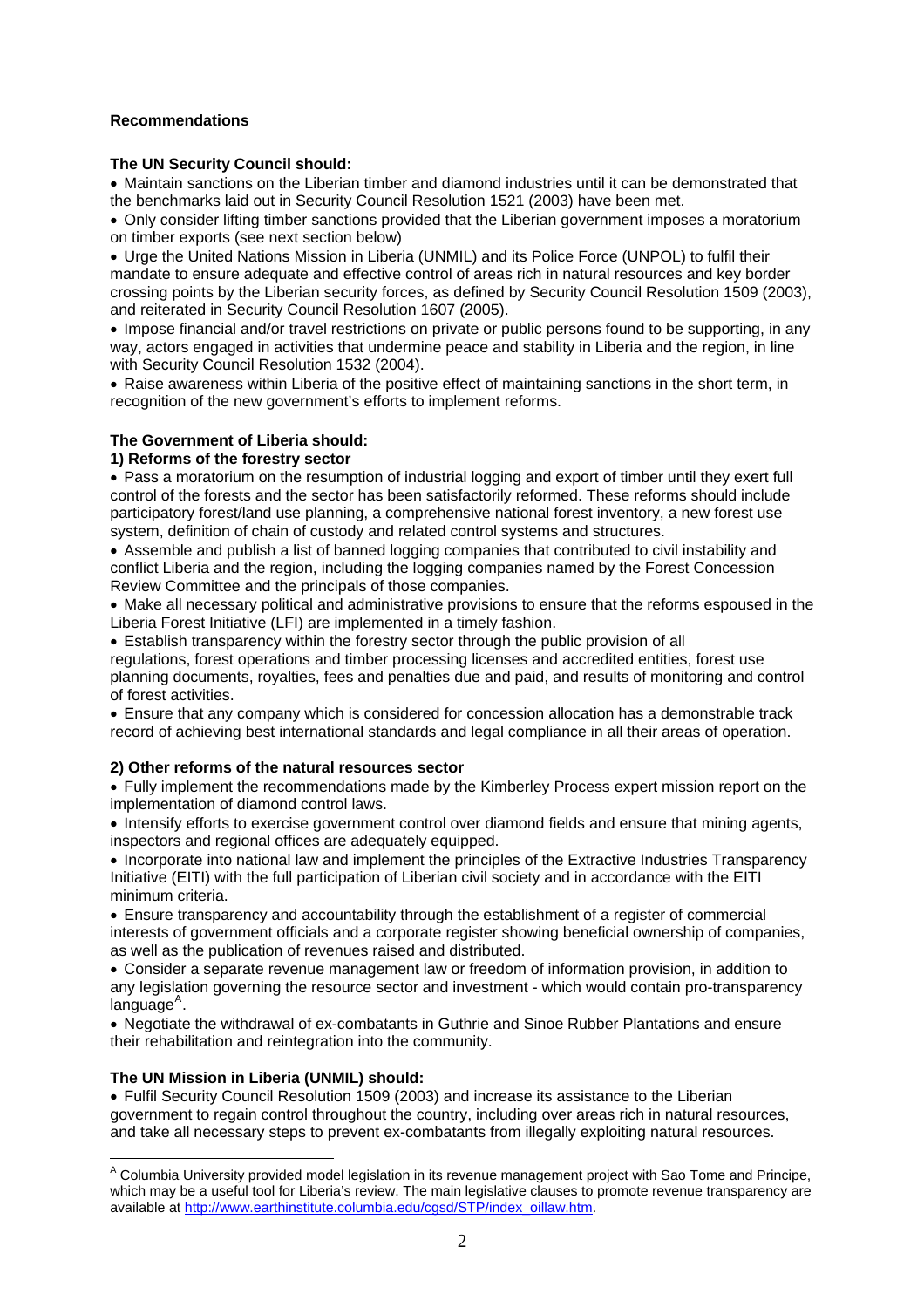• Formalise the coordination of border control with UN peacekeeping forces in neighbouring countries and with the Liberian Security Forces in order to increase security and prevent cross-border trafficking of resources, weapons and mercenaries.

• Continue to support the Liberian Forestry Development Authority (FDA) to restore an efficient forest administration and effective chain-of-custody control system.

• Set up and adhere to ethical purchasing policies for timber products used for construction, reconstruction and rehabilitation measures related to all UN activities, to ensure that no illegallysourced or conflict-fuelling timber is being used.

• Provide adequate security to ensure that rehabilitation and reintegration programmes for excombatants within the rubber plantations can be implemented.

#### **International donors should:**

• Encourage greater civil society participation in GEMAP and all state re-building processes.

• Create a centralized place, such as a web site, for all GEMAP documents, terms of reference for international experts and minutes from the weekly meetings to enhance transparency and public information.

• Ensure that the Liberia Forest Initiative (LFI) receives strong political and financial support, and encourage the Liberian government to implement forestry sector reforms in a timely manner.

• Increase funds and technical assistance for the rehabilitation and reintegration of demobilised excombatants.

• Provide support and technical assistance for the implementation of the Extractive Industries Transparency Initiative (EITI).

• Ensure that the contracts and concessions review includes contracts and concessions which were granted prior to the NTGL period.

## **The Kimberley Process should:**

• Urge its members to provide the necessary technical and financial assistance to Liberia to ensure effective enforcement of Liberian laws to implement the Kimberley Process.

#### **The African Union (AU) and the Economic Community of West African States (ECOWAS) should:**

• Ensure that all AU and ECOWAS countries enforce the UN arms embargo on Liberia, as well as the arms embargo on neighbouring Côte d'Ivoire in light of the well-documented links between the conflicts in these two countries.

• Adhere to the ECOWAS Moratorium on the Import, Export and Manufacture of Small Arms and Light Weapons.

#### **Rubber Companies Operating in Liberia**

• Stop purchasing rubber from Guthrie and Sinoe rubber plantations until government control is reestablished over these areas.

## **Table of Contents**

| The rubber "safe havens": the continued link between natural resources and conflict:  9 |  |
|-----------------------------------------------------------------------------------------|--|
|                                                                                         |  |
|                                                                                         |  |
|                                                                                         |  |
|                                                                                         |  |
|                                                                                         |  |
|                                                                                         |  |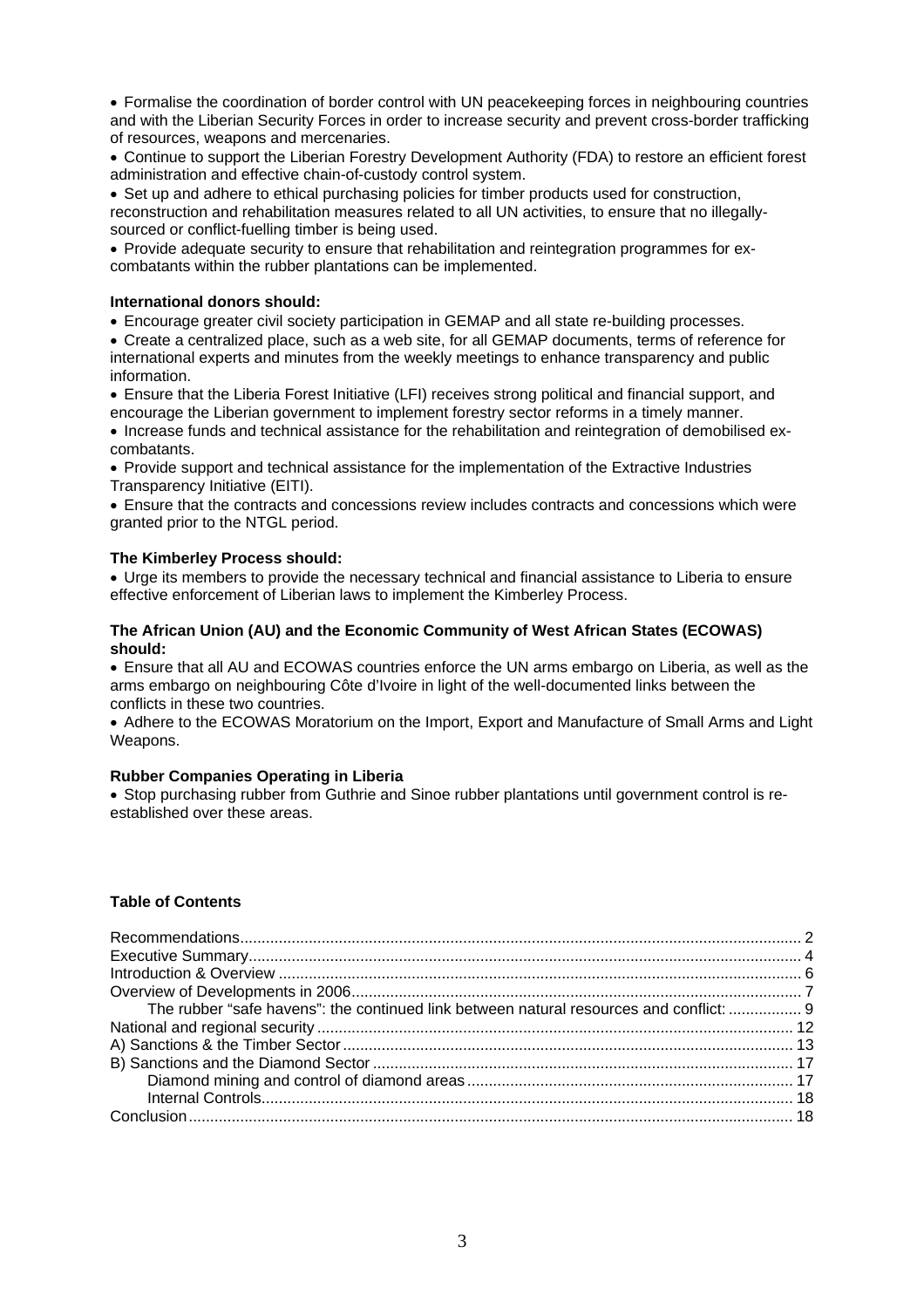## <span id="page-3-0"></span>**Executive Summary**

#### • **Introduction & overview**

The election of President Ellen Johnson Sirleaf in November 2005 and the extradition to Sierra Leone of former President Charles Taylor from Nigeria on 29 March 2006 following his indictment by the Special Court for Sierra Leone mark a new era for the country. The incoming government has demonstrated its willingness to break from the past through the implementation of the Governance and Economic Management Assistance Programme (GEMAP); the invigoration of reforms in the timber industry; the cancellation of all timber concessions; and President Sirleaf's call for the National Transitional Government of Liberia (NTGL) to be audited and for all political appointees to step down.

## • **Progress in meeting the benchmarks set out in UN Resolution 1521**

Unless the security situation in Liberia deteriorates suddenly, sanctions on the timber and diamond sectors will, quite rightly, be lifted before long. There is immense national and international political pressure to lift sanctions as soon as possible, but it is crucial that the benchmarks imposed by UNSC Resolution 1521 (2003) are not sacrificed for short-term political gains or gestures. Failure to enforce these benchmarks would undermine sanctions regimes in general, and in Liberia's case prematurely expose the natural resource sector to abuse before the government has had a chance to fully control it. The criteria set out in UNSC Resolution 1521 (2003) are clear. Despite the best efforts of the new government, Liberia has not yet met these criteria.

## *Forestry*

Significant progress has been made in the reform of the forestry sector, including the cancellation of all previous concessions, but the criteria in United Nations Security Council resolution 1521 for UN sanctions to be lifted have not yet been fulfilled. The Forestry Development (FDA) has not yet succeeded in its efforts to control forest regions and illegal pit sawing by ex-combatants is continuing. *See The Timber Sector – Page 13* 

## *Diamonds*

Large numbers of ex-combatants continue to mine diamonds illegally, generating significant uncontrolled revenues and demonstrating the continued lack of control by the government over its territory, and thus raising security concerns. The Ministry of Lands and Mines has made insufficient progress in implementing the necessary controls for Liberia to join the Kimberley Process and for UN sanctions to be lifted. *See The Diamond Sector – Page 17*

## • **Rubber - continued link between natural resources and insecurity**

Global Witness investigations in March/April 2006 found that the failure of the current government, and the transitional government before it, to secure areas rich in natural resources has resulted in their ongoing exploitation by ex-combatants who have continued to operate within their former command and control structure to generate unallocated and uncontrolled revenue. These "no-go" areas could become a future "safe haven" for those who may wish to resume violence, and could become flash points for instability. *See The continued link between natural resources and conflict: the Rubber "Safe Havens" – Page 9*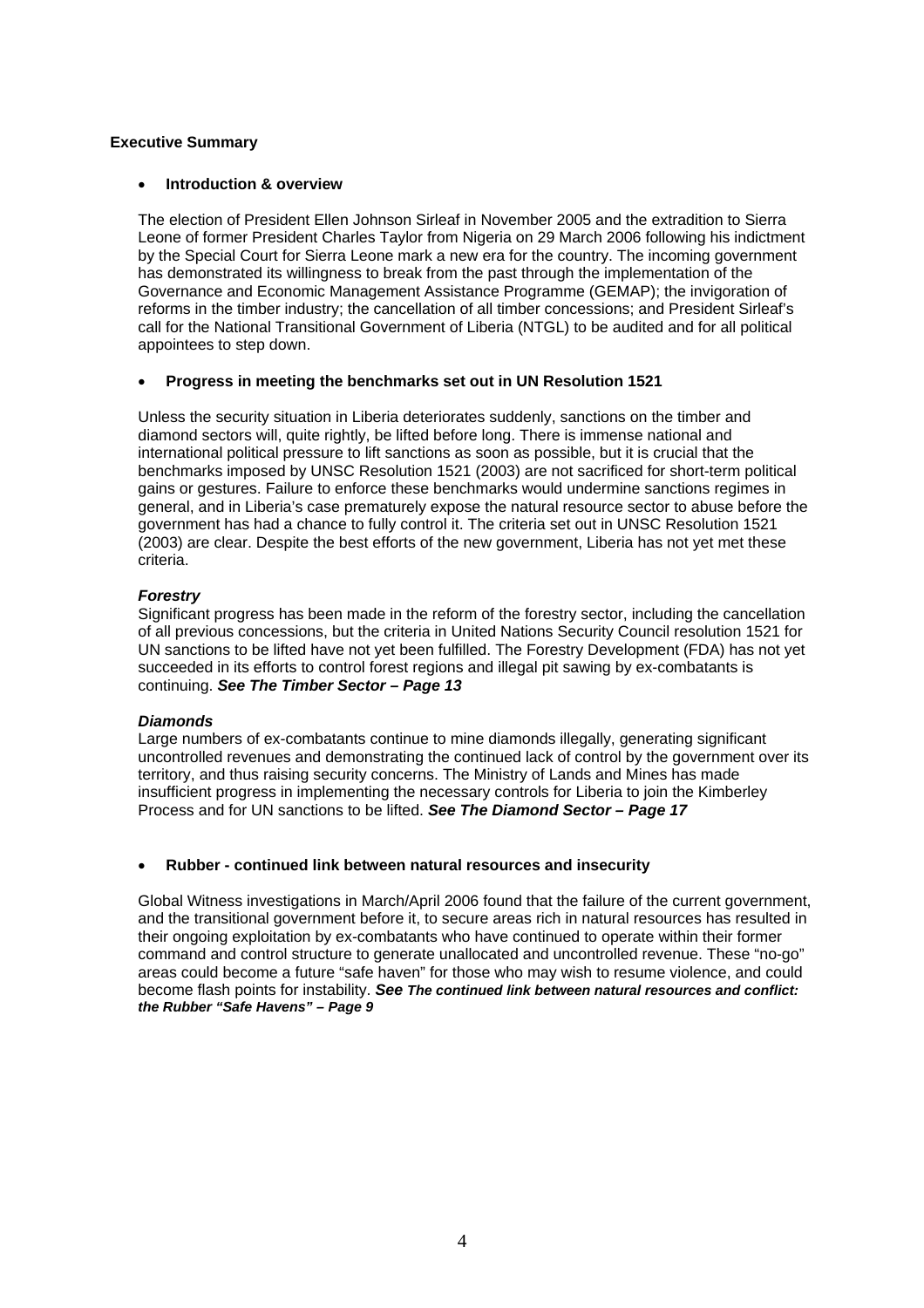## **Acronyms**

| <b>AFL</b>   | Armed Forces of Liberia                                                        |
|--------------|--------------------------------------------------------------------------------|
| AMA          | American Mining Association                                                    |
| <b>BOPC</b>  | Butaw Oil Palm Corporation (Sanquin District, Sinoe County, Liberia)           |
| <b>DDRR</b>  | Disarmament, Demobilisation, Rehabilitation and Reintegration                  |
| <b>EITI</b>  | Extractive Industries Transparency Initiative                                  |
| <b>FDA</b>   | Forestry Development Authority - Liberia's government administration in        |
|              | charge of the management of Liberia's forests                                  |
| <b>GEMAP</b> | Governance and Economic Management Assistance Programme - a                    |
|              | programme of international assistance to Liberia to improve management and     |
|              | accountability of revenues                                                     |
| <b>KP</b>    | Kimberley Process - a global diamond certification scheme                      |
| <b>LAC</b>   | Liberia Agricultural Company - runs a rubber plantation in Grand Bassa         |
|              | County                                                                         |
| <b>LFI</b>   | Liberia Forestry Initiative - a project to reform Liberia's forestry industry, |
|              | financed and directed by the US government and implemented by various          |
|              | partners                                                                       |
| <b>LNP</b>   | <b>Liberian National Police</b>                                                |
| <b>LRD</b>   | Liberia Dollar - official currency of Liberia                                  |
| <b>LURD</b>  | Liberians United for Reconciliation and Democracy - former rebel group         |
|              | backed by Guinea                                                               |
| <b>MODEL</b> | Movement for Democracy in Liberia - former rebel group backed by Côte          |
|              | d'Ivoire                                                                       |
| <b>NPFL</b>  | National Patriotic Front of Liberia - former rebel group led by Charles Taylor |
| <b>NTGL</b>  | National Transitional Government of Liberia - in power from October 2003 to    |
|              | 16 January 2006, composed of members of the former Liberian government,        |
|              | LURD, MODEL, and members of civil society                                      |
| <b>NVRP</b>  | National Veteran Rehabilitation Project - ex-combatant 'NGO' formed at         |
|              | <b>Guthrie Rubber Plantation</b>                                               |
| <b>OTC</b>   | Oriental Timber Company - logging company formerly based in Buchanan           |
| <b>RUF</b>   | Revolutionary United Front - militia in Sierra Leone, supported by Charles     |
|              | Taylor, which fought a ten-year civil war to seize control of the lucrative    |
|              | diamond-producing regions of Sierra Leone                                      |
| <b>SRSG</b>  | Special Representative of the UN Secretary General                             |
| <b>TRC</b>   | <b>Truth and Reconciliation Commission</b>                                     |
| <b>UNMIL</b> | United Nations Mission in Liberia                                              |
| <b>UNOCI</b> | United Nations Operation in Côte d'Ivoire                                      |
| <b>UNPOL</b> | UN Police - formerly: CIVPOL                                                   |
| <b>USAID</b> | US Agency for International Development                                        |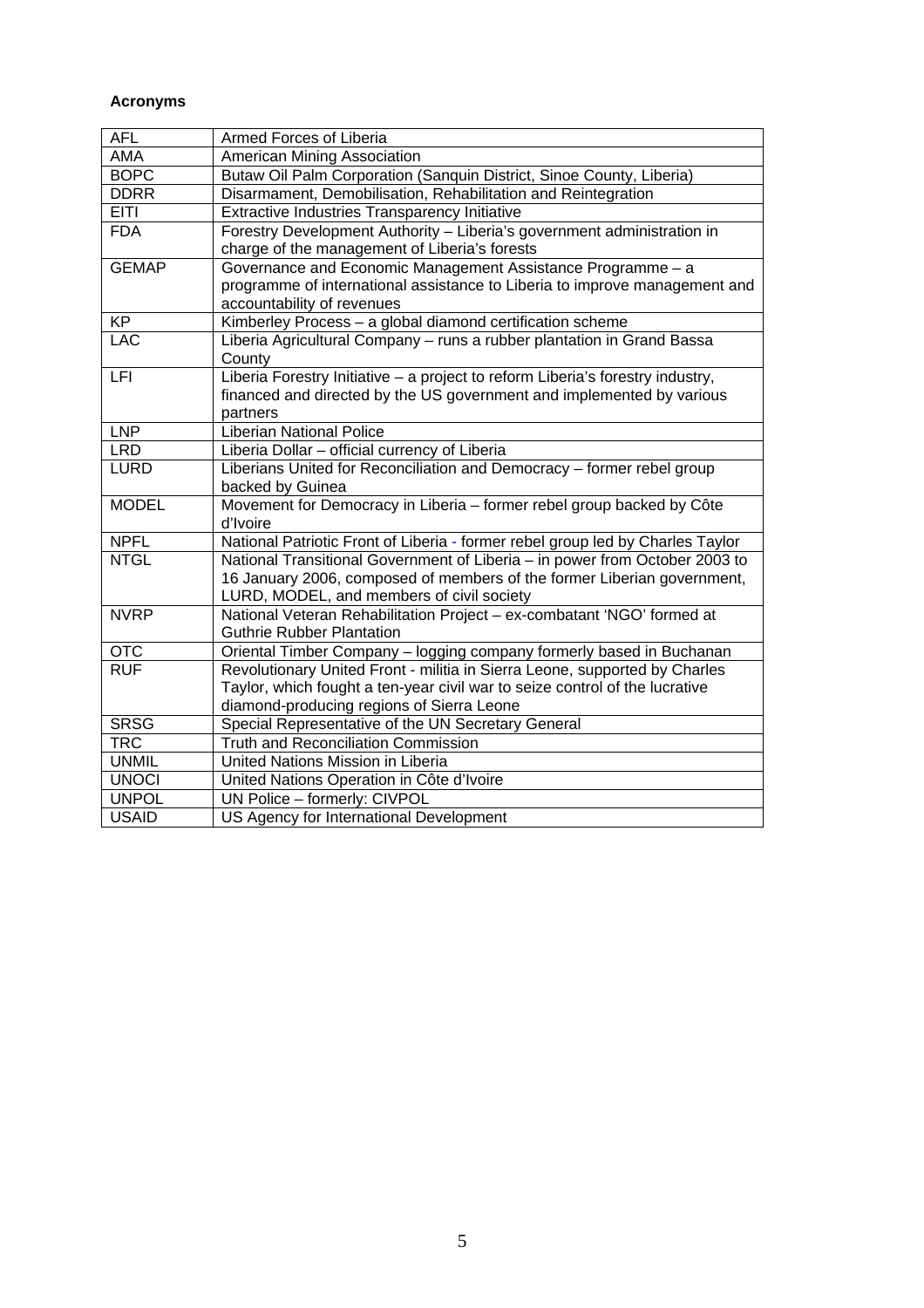#### <span id="page-5-0"></span>**Introduction & Overview**

In December 2003 UN Resolution 1521 introduced sanctions on timber, adding to the existing sanctions on diamonds imposed on Charles Taylor's regime in recognition of the role natural resources played in funding his dictatorial regime, including his sponsoring of the RUF in Sierra Leone. This document, based largely on evidence gained by Global Witness in Liberia in April 2006, provides an overview of the current political and security situation in Liberia, with a particular focus on the natural resources sector, and whether the conditions necessary for the lifting of UN sanctions have been met.

Since the election of President Ellen Johnson Sirleaf in November 2005, and the arrest of her predecessor Charles Taylor in March 2006, Liberia faces the future with an optimism it cannot have felt for decades. This optimism is well-founded. Liberia has the potential to become a success story, primarily because there appears to be true political will to reform, at the highest level: reconstruction is being pushed at a rapid pace through President Sirleaf's 150 day plan, and reform processes relating to the management of natural resources – especially in the timber sector - is proceeding with extraordinary vigour. At the same time, Taylor's arrest has removed what could be considered the greatest threat to the country's nascent peace.

Under the leadership of its new president, the government of Liberia appears to be making considerable efforts to rebuild what remains a shattered country. She has sought to take control of the reconstruction and reform process through establishing the Liberia Reconstruction and Development Committee, which, through multilateral sub-committees, oversees the areas of security, economic revitalization, governance and rule of law, and the infrastructure and basic services.<sup>[1](#page-19-0)</sup>

While security and stability in Liberia are steadily improving, they are currently only ensured through the presence of UNMIL, the UN peacekeeping operation. The Special Representative of the Secretary General (SRSG) reported in March [2](#page-19-1)006 that the situation in Liberia was "generally stable but fragile".<sup>2</sup> Significant challenges remain, compounded by ongoing regional instability. Despite President Sirleaf's best efforts, the threats to Liberia's full reconstruction, rehabilitation and long term stability cannot be underestimated. The majority of Liberians live in extreme poverty and have no access to health care, sanitation, water and electricity;<sup>[3](#page-19-1)</sup> the country's infrastructure is in ruins and 80% of the population is unemployed. Large numbers of ex-combatants (far outnumbering the national army, even when it reaches its full strength of 2,000 in 2008) still operate within their wartime command structures. They either control resource-rich territory such as diamond mines and rubber plantations, or are frustrated by the lack of benefits brought by the Rehabilitation and Reintegration (RR) programme. Individuals responsible for gross human rights abuses under past regimes are not only still at large but some occupy important positions in the legislature; other individuals with a well-documented record of corruption also occupy powerful positions and pose a threat to reforms.

Ironically, Liberia's own optimism carries a high degree of threat, because it is creating expectations which the government will find extremely difficult to meet, even with international assistance - whether they relate to infrastructural improvements, revenue flows from natural resources or justice. UN sanctions were imposed on the diamond and timber industries in recognition of the role of these industries in fuelling national and regional civil conflict. The new government is understandably keen to be rid of the stigma of UN sanctions, but Liberia presents a difficult case. Sanctions originally intended to curtail an oppressive and aggressive regime now effectively act as a protection to the new administration, enabling it to embark on essential reforms at a time when it does not possess the logistical capacity to control large swathes of its own territory. In this context, sanctions should not



USAID Sign on the way to Yekepah, April 2006

be seen as a punitive measure either within Liberia, or by the international community, but instead as a tool to assist the reconstruction and rehabilitation process. The UNSC and the international community more generally could raise awareness within Liberia of the positive effect of maintaining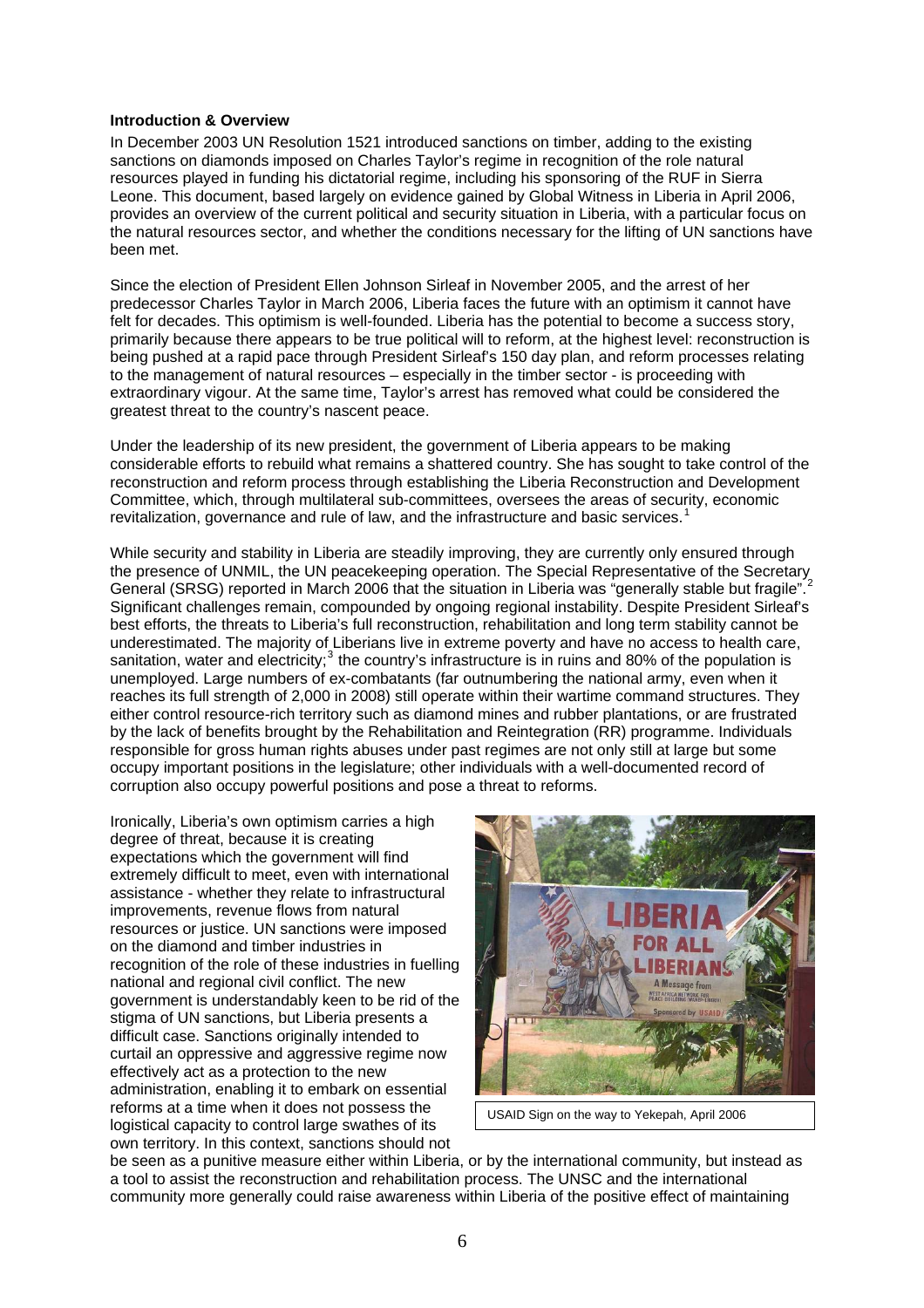<span id="page-6-0"></span>sanctions for a given period in such a situation, so that the government which is genuinely working hard to reform receives international recognition for its efforts, rather than the perceived criticism usually associated with sanctions.

## **Overview of Developments in 2006**

## • **Charles Taylor:**

On 3 April 2006, former Liberian President Charles Taylor appeared in the UN-backed Special Court for Sierra Leone to face 11 charges of war crimes and crimes against humanity. If found guilty, he will be the first African leader convicted by an international court. On 30 March 2006 the Special Court for Sierra Leone requested that the trial of Taylor be held at the International Criminal Court (ICC) in the Netherlands by a trial chamber of the Special Court.<sup>[4](#page-19-1)</sup> This decision was based on security concerns within the region.

## • **Gus Kouwenhoven:**

On 24th April 2006, Dutch timber baron Gus Kouwenhoven went on trial in a Dutch court in The Hague on charges of committing war crimes against Liberians and violating a United Nations arms embargo. Kouwenhoven was General Manager of the Oriental Timber Company (OTC), Liberia's biggest logging company during the regime of former president Charles Taylor. At the time of writing, the verdict has not been given.

## • **Truth and Reconciliation Commission:**

On 20 February 2006 a Truth and Reconciliation Commission (TRC) was formally launched, made up of nine commissioners.<sup>[5](#page-19-1)</sup> The mandate of the TRC includes "gross violations of human rights and violations of international humanitarian law, including massacres, sexual violations, murder, extra-judicial killings and economic crimes such as the exploitation of natural or public resources to perpetuate armed conflict during the period of January 1979 and October 14 2003...."<sup>[6](#page-19-1)</sup> The TRC will conduct hearings which bring perpetrators and victims together and will ultimately make recommendations on institutional, governance, security and justice reform, amnesty,



prosecutions, and natural resources management, which are mandatory and cannot be reviewed. Its mandate is initially for two years, but there is provision for it to be extended to three years. As of April 2006, the TRC had no money to pay the staff's salaries. Funds have been promised including from the Government of Liberia. **[7](#page-19-1)**

# • **Rehabilitation and Reintegration (RR) :**

The successful completion of the DDRR process is critical to long-term peace and security in Liberia and the region. As discussed in previous Global Witness briefings, the disarmament and demobilisation phase of the process was riddled with problems which undermined its effectiveness.<sup>[8](#page-19-1)</sup> Out of the 101,495 demobilized ex-combatants, by March 2006, 65,000 received RR places and a further 37,000 were waiting to be placed within programmes.  $9$  US\$5 million is required to provide RR places for 5,125 ex-combatants.<sup>[10](#page-19-1)</sup> Critically, the DDRR has so far failed to break the command and control structures of some of the former fighting groups, $11$  as illustrated by their presence and operations in the Guthrie and Sinoe rubber plantations.<sup>[12](#page-19-1)</sup> (See The *continued link between natural resources and conflict: the Rubber "Safe Havens" – Page 9)*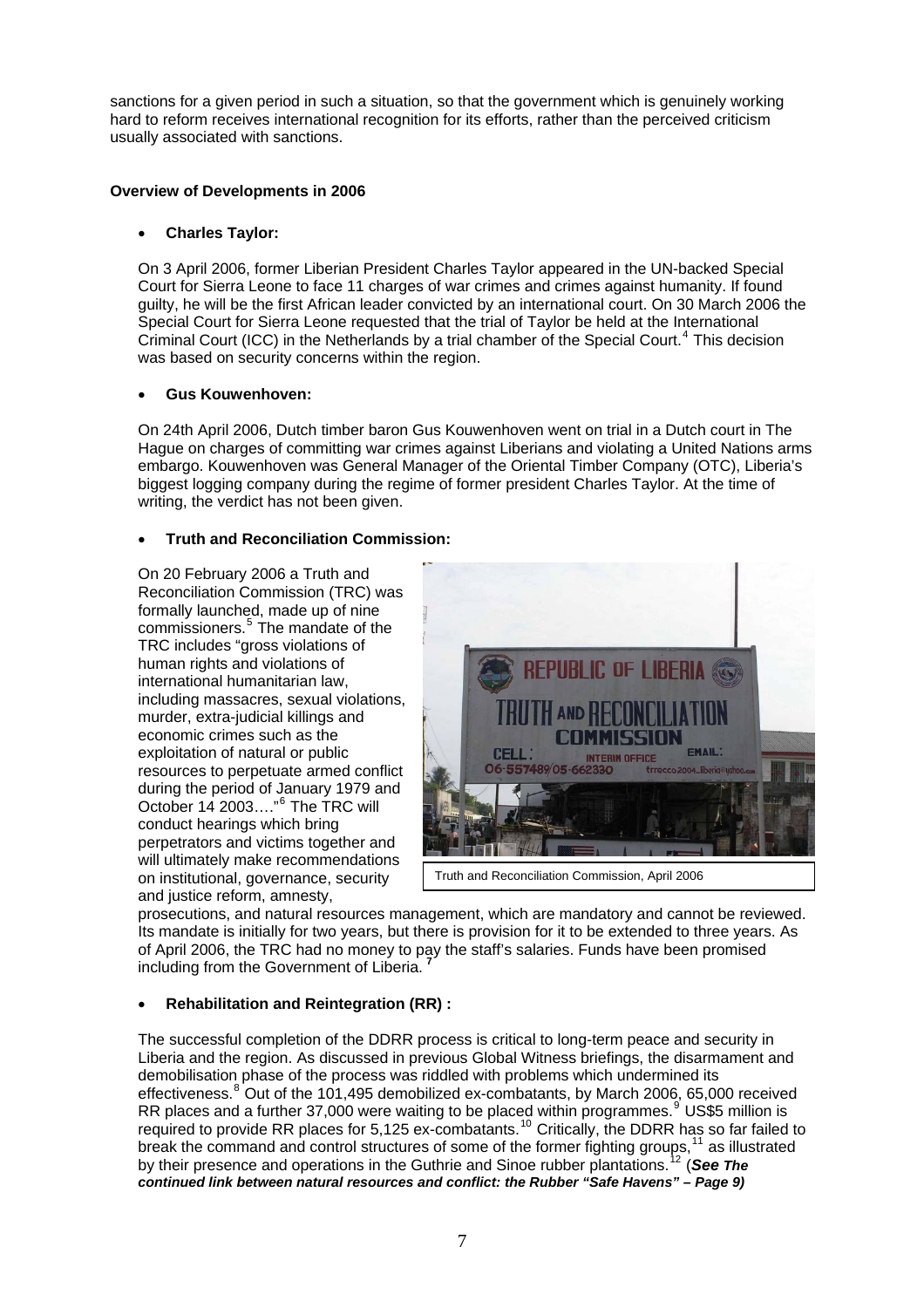#### • **Reform of the Police:**

The lack of adequate funds has hindered the reform of the Liberian National Police (LNP). UNMIL is aiming to train 3,500 new police officers and had trained 1,442 as of March 2006.<sup>[13](#page-19-1)</sup> A Liberian human rights group told Global Witness that despite the UNMIL training programme, some police officers are still not familiar with the relevant criminal charges and have not received sufficient training in investigation.[14](#page-19-1) There have also been reports that some of the newly trained police are extorting money from the population. The lack of regular salaries was identified as one possible cause.[15](#page-19-1) UNMIL has proposed that UN police specialists be recruited to advise and mentor in specific areas including policing of the diamond sector, immigration and border security. <sup>[16](#page-19-1)</sup>

#### • **Reform of the Army:**

The United States is leading the recruitment and restructuring of the army, which began on 18 January 2006. $17$  and has hired an American company, Dyncorp, for this purpose. An originally envisaged complement of 6,000 has, due to lack of funds, been reduced to a planned force of 2,000, to be selected and trained by 2008. This number is likely to be insufficient in view of the volatility of the country and ongoing security concerns, especially in the rubber plantations and diamond mines where thousands of ex-



combatants are still active. Efforts have been made to weed out known human rights abusers in the army through the publication of applicants' photographs on posters throughout the country.<sup>[18](#page-19-1)</sup> Efforts to restructure the army have led to tensions with members of the former Armed Forces of Liberia (AFL), for example: former soldiers were unwilling leave their AFL base Camp Schiefflin; protests by widows of former soldiers because of failure to pay pensions and allowances;<sup>[19](#page-19-1)</sup> protests by demobilised Anti-Terrorist Unit (ATU) personnel at being excluded from the new army; $^{20}$  $^{20}$  $^{20}$  and rioting by several hundred members of the AFL on 25th April 2006.

## • **Tackling Corruption:**

President Sirleaf has begun to address the issues of corruption and bad governance. On 28 January 2006 she ordered all political appointees to resign and two days later, ordered an audit of the NTGL. She further demanded that her cabinet and senior government officials publish their assets.<sup>[22](#page-19-1)</sup> However, the newly-elected government still includes four individuals listed on the United Nations travel ban list. $^{23}$  $^{23}$  $^{23}$  One critical factor which must be addressed as part of measures to reduce corruption is the low pay of civil servants –



Poster promoting good governance, Monrovia, March 2004.

currently around US\$20 a month in Monrovia (the average monthly cost of commuting from the suburb of Paynesville to Monrovia).<sup>[24](#page-19-1)</sup>

Under the GEMAP programme (see below), a Governance Reform Commission was set up and two studies into combating corruption were commissioned by the UN Development Programme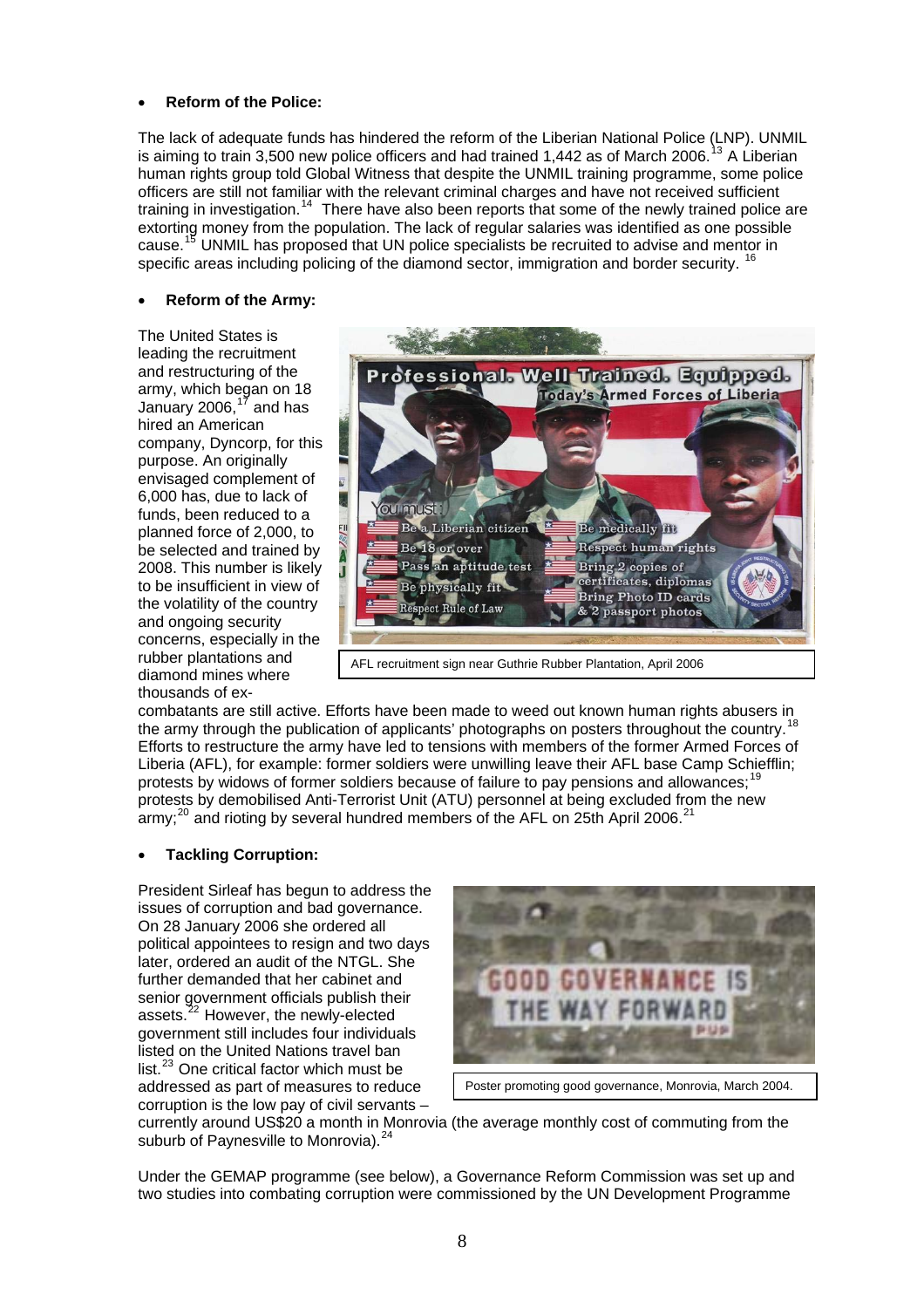<span id="page-8-0"></span>(UNDP) and the UK Department for International Development ( $DfID$ )<sup>[25](#page-19-1)</sup>. The work of the commission has stalled due to a lack of staff. Further support from donors is still required.

## • **GEMAP:**

The Governance and Economic Management Assistance Programme is a framework for political and administrative reform, assistance and oversight, which was agreed between the NTGL and the international community. President Sirleaf welcomed the GEMAP programme and encouraged donors to concentrate on capacity building, to allow Liberians to take control of the process. In May 2006 international experts arrived to be placed in key positions to help ring-fence revenue and spending over the next three years.<sup>[26](#page-19-1)</sup>

To date, there has been minimal progress with the implementation of GEMAP, in part because of a lack of political will within the NTGL and in part because the new government has only been in place for a short time. Many of the concerns highlighted in Global Witness's December 2005 report "An Architecture of Instability" remain valid.<sup>[27](#page-19-1)</sup>

GEMAP will review contracts and concessions and terms of reference have been drafted. All concessions and contracts granted under the NTGL will be reviewed in a process which will take six months and begin in June 2006. The review will be open to the public and will make recommendations.

**Extractive Industries Transparency Initiative (EITI)** The Government of Liberia and international community agreed to the implementation of the EITI as part of the GEMAP. It has been envisaged that in Liberia, EITI will cover mining, oil and timber revenues. EITI was launched in June 2003 and brings together producer governments, extractive companies and their investors, the international financial institutions and civil society groups, including Global Witness. The main requirements of EITI are that

- Companies extracting resources publish what they pay to the government;
- The government publishes what it receives from the companies;
- Information is audited and discrepancies investigated and reconciled.

The aims of EITI are to publicly disclose information about revenue flows and to allow citizens to oversee and monitor these revenues. The EITI has a set of principles and minimum criteria which have to be adopted by all countries that implement it. The minimum criteria, summarised, are:

- Revenue flows from extractive companies to the government in each EITI-implementing country must be publicly declared, independently audited and verified, and be open to public discussion.
- Civil society groups take an active part in designing the mechanism for publishing and verifying revenues.
- International institutions provide technical help and training where necessary.

## • **Legal Reform:**

International experts are assisting the new government in a review of national legislation, some of which dates from the 1970s. $^{28}$  $^{28}$  $^{28}$ 

#### **The rubber "safe havens": the continued link between natural resources and conflict:**

*"The lack of State control over the natural resources of Liberia remains a potential source of instability."* United Nations Security Council, *"Tenth progress report of the Secretary- General on the United Nations Mission in Liberia,"* S/2006/159, 14 March 2006, Page 8, No32

The warning contained in the above UNSC progress report is particularly poignant given that two major rubber plantations (and a diamond mine) are under the control of ex-combatants who are heavily involved in uncontrolled resource extraction and trade, demonstrating that the government has very limited control over the natural resource sector. The following brief analysis of the rubber sector serves as a stark warning of the risks associated with the premature lifting of sanctions in the timber and diamond sectors, in a country where natural resource exploitation has played such a devastating role.

The rubber trade has not been the object of UN Security Council sanctions, but recent evidence gathered by Global Witness demonstrates ongoing links between natural resources and potential conflict and instability. As indicated above, ex-combatants who have failed to complete the DDRR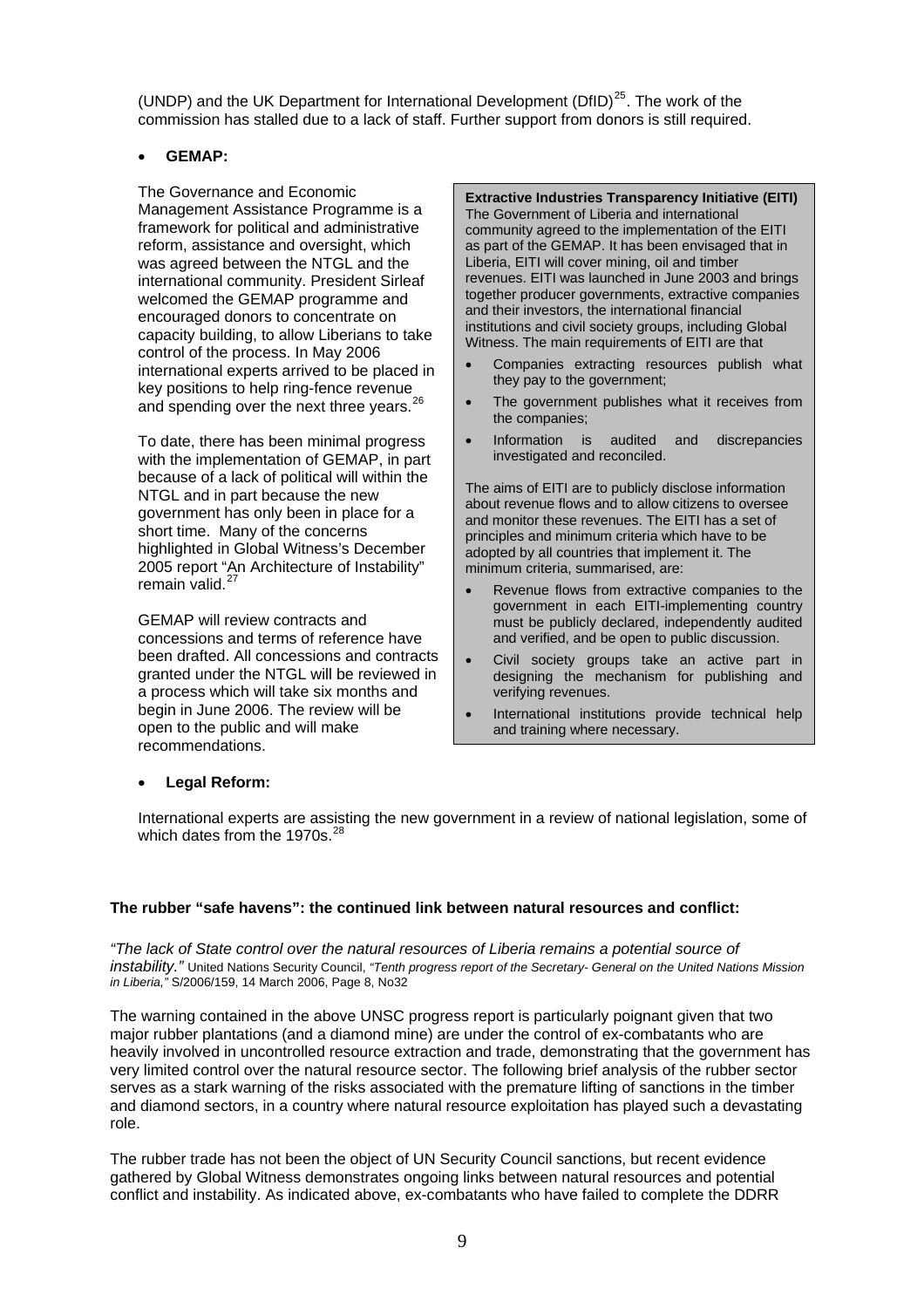programme and may still be armed are in control of two government owned rubber plantations: the government -owned Guthrie plantation in Bomi and Grand Cape Mount Counties, and Sinoe Plantation, Sinoe County.<sup>[29](#page-19-1)</sup> The Malaysian Guthrie Rubber Company which operated from 1981, ceased its activities in December 2000 when LURD forcibly took control of the plantation. Its two postwar successors, the General Resources Corporation Inc and ARC Agro Resources Corporation Liberia Limited, have not been able to operate the plantation due to the continued presence of ex-

combatants from LURD, MODEL and the NPFL. Similarly, in Sinoe Rubber Plantation a management contract with Rubber Resource Management Consultancy and Investment was terminated on 2 July 2005 as the company was unable to commence operations due to the occupation of the plantation by former LURD combatants. [30](#page-19-1)

Estimating the numbers of ex-combatants in these two plantations is not easy but interviews on the ground suggest that there may be some  $5,000$  in Guthrie,  $31$  and 10,000 in Sinoe $^{32}$  $^{32}$  $^{32}$  [B](#page-9-0). Even the lowest of these estimates is twice as high as the anticipated full strength of the army of  $2,000<sup>3</sup>$ 

Global Witness visited Guthrie rubber plantation in April 2006 and found that there was no government presence there. This was confirmed by human rights monitors based in the area.<sup>3</sup> Global Witness interviews with ex-combatants revealed that the command and control structures of the former rebel groups were still intact and that ex-combatants maintained allegiance to their former commanders. $35$  Rubber tapping and control is allocated according to the rank of the excombatants. Taxes on the rubber are paid to a self-styled NGO, the National Veteran Rehabilitation Project (NVRP),a five member committee of ex-combatants, controlled by two



Ex-combatants' home in Guthrie Rubber Plantation, April 2006

ex-LURD Generals: Railey Farley who holds the position of Secretary General and Chairman Sumo Dennis.<sup>[36](#page-19-1)</sup> This committee is seemingly in complete control of the plantation and surrounding villages. One rubber tapper interviewed by Global Witness said that a company could only operate there if it worked with General Sumo Dennis.<sup>[37](#page-19-1)</sup>

Tappers pay the committee \$100 per large truck load and \$50 for smaller ones.<sup>[38](#page-19-1)</sup> According to UNMIL peacekeepers at the checkpoint at the exit of Guthrie rubber plantation, an average of 6-7 trucks, each carrying between 3 and 15 tons of rubber, leave Guthrie every day, generating up to US\$18,000 per month for the NVRP, in addition to the already significant sums earned by the ex-combatant tappers.<sup>[C](#page-9-1)</sup> Furthermore, during a participatory rural appraisal workshop held in Greenville by leading Liberian law firm Green Advocates in February 2006, the Comptroller of the Sinoe Rubber Corporation, Mr Jackson N Paul Senior, reported: "There are up to ten thousand tappers at SRC (Sinoe Rubber Corporation) as per my records. There are also unspecified number of people including aliens tapping outside my record……only a monthly due of one-bag of rubber per tapper is collected."<sup>[39](#page-19-1)</sup> Green Advocates estimated that a bag of rubber sold at LD\$450 or US\$8.00 each, multiplied by 10,000 bags (for 10,000 tappers) comes to US\$80,000 a month. $40$ 

In interviews with Global Witness ex-combatants claimed that they were still waiting for the RR component of the DDRR process and they were tapping rubber as a means to survive, and would be happy to leave once RR places were available.<sup>[41](#page-19-1)</sup> However, given the significant incomes earned, it is unlikely that they would be willing to give this up in exchange for the meagre benefits of the RR programme. UNMIL staff and Liberian human rights NGOs suggested that some had not gone through the DD part of the process either.<sup>[42](#page-19-1)</sup> There have been constant rumours, reiterated to Global Witness, that weapons remain in Guthrie and Sinoe but, to date, UNMIL have been unable to find any.<sup>[43](#page-19-1)</sup>

Local human rights groups interviewed by Global Witness reported that residents of the area were intimidated by the ex-combatants in control of Guthrie rubber plantation. When Global Witness

<span id="page-9-0"></span><sup>&</sup>lt;u>edical</u><br>B UNMIL's May 2006 report stated that there were 3,700 ex-combatants in Guthrie. However, local NGOs estimated that there were around 5,000.

<span id="page-9-1"></span>C 6 trucks  $X$  US\$ 100 = 600 a day  $X$  30 a month = US\$18,000 a month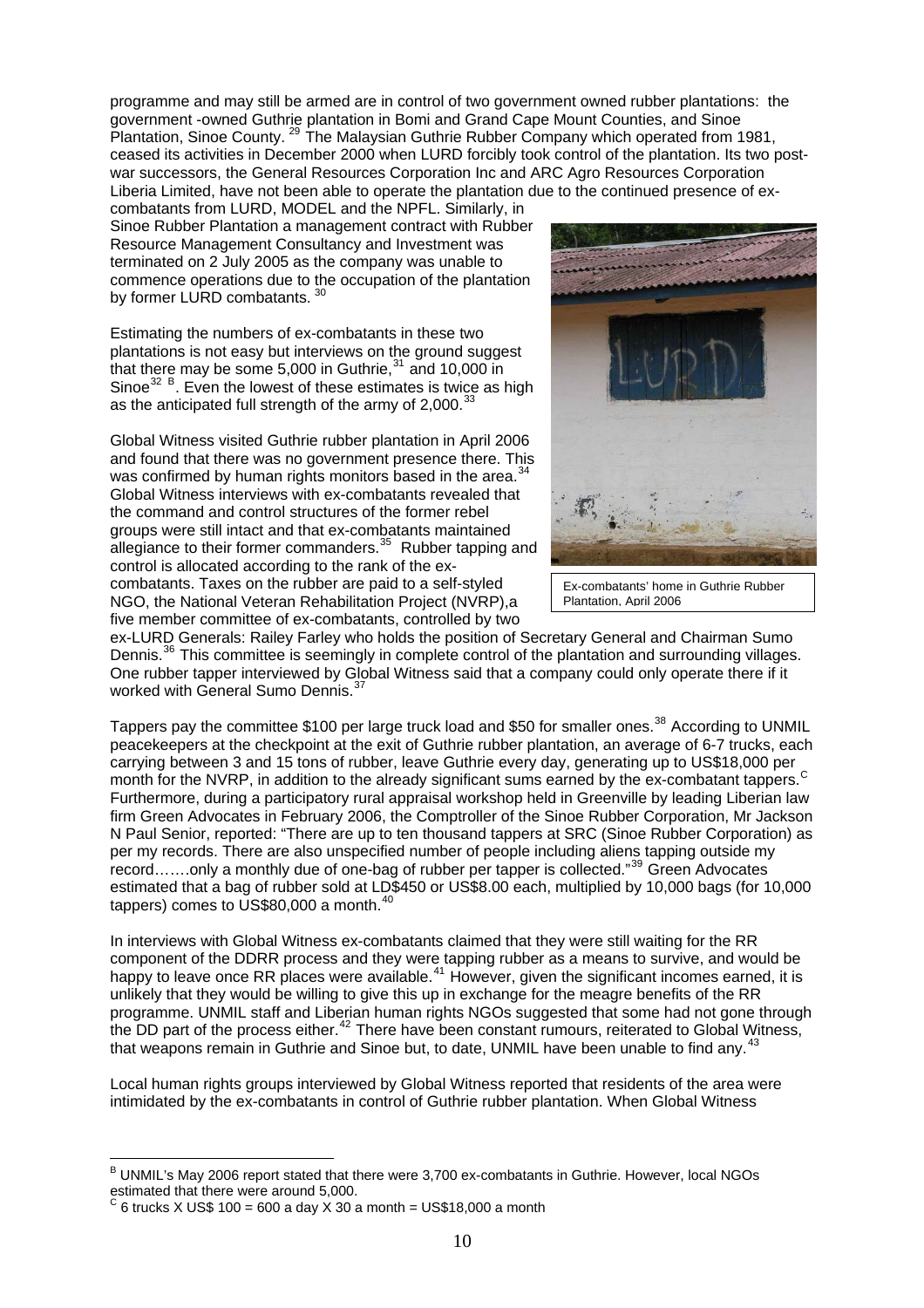attempted to interview people in the surrounding villages, there was a general fearfulness and unwillingness to talk. Residents simply referred Global Witness to the NVRP.



UNMIL noted that it had been "reported on numerous occasions that the ex-combatants in Guthrie Rubber Plantation are committing serious crimes, including murder, rape and aggravated assault. In the absence of the LNP or judicial services, victims of these crimes have limited or no access to justice."[44](#page-19-1) A report by the International Crisis Group also stated that ex-LURD fighters are terrorising civilians and that "police have reported acid attacks… and a rise in domestic violence, often between excombatants and women - who they kidnapped and held as sexual slaves during the war."

Ex-LURD combatant Paulson Gartey who controls Sinoe Rubber Plantation described

himself to UNMIL as "both police and judge on the plantation"; he also described himself as "God" in a radio interview.<sup>[46](#page-19-1)</sup> UNMIL noted that "workers live in quasi-slave conditions where the employee has now power to bargain for reasonable terms and conditions."<sup>[47](#page-19-1)</sup>

The ex-combatants' control over the plantations is completely dependent on being able to sell the rubber. UNMIL's May 2006 report *"Human Rights in Liberia's Rubber Plantations, Tapping into the Future"* asserts that both the Liberian Agricultural Company (LAC) and Firestone have admitted to UNMIL that they had bought rubber from Guthrie and Sinoe.<sup>[48](#page-19-1)</sup> Similar allegations have been made by other sources, but in May 2006 Firestone's Manager in Liberia, Patrick Rodrigo, rejected the allegations.[49](#page-19-1) Global Witness was unable to confirm these allegations independently.

Local environmental and human rights NGOs also reported to Global Witness that these "no-go" areas outside of government or UNMIL control are already providing rallying points for pro-Taylor elements.<sup>5</sup>

The continued control of rubber plantations by excombatants both threatens security and undermines the government's efforts to utilise these resources for the reconstruction of the country. The Tenth Report of the Secretary General, mentioned previously, also states that "The illegal occupation and exploitation of rubber plantations, including Guthrie, Sinoe, Cavalla and Cocopa plantations needs to be urgently addressed."[51](#page-19-1) Previous calls to remove the ex-combatants have come to nothing: in October 2004 the former SRSG Jacques Klein, wrote to the NTGL Chairman "urging immediate action to address the state of impunity enjoyed by the ex-combatants";<sup>[52](#page-19-1)</sup> and in February 2006 President Sirleaf requested the ex-combatants in Sinoe to turn the facility over to the Government; <sup>[53](#page-19-1)</sup> The Government's establishment of the Joint Rubber Task Force in February 2006, is another attempt to tackle these issues.<sup>[54](#page-19-1)</sup> Their findings and recommendations are yet to be released.



The large numbers of ex-combatants highlights the need for the issue to be resolved while UNMIL is still present in sufficient strength, as it is unlikely that the government will be able to deal with such a security threat alone. The International Crisis Group reported that a town chief remarked "the ex-combatants brag and say just wait until the UN leaves".<sup>[55](#page-19-1)</sup>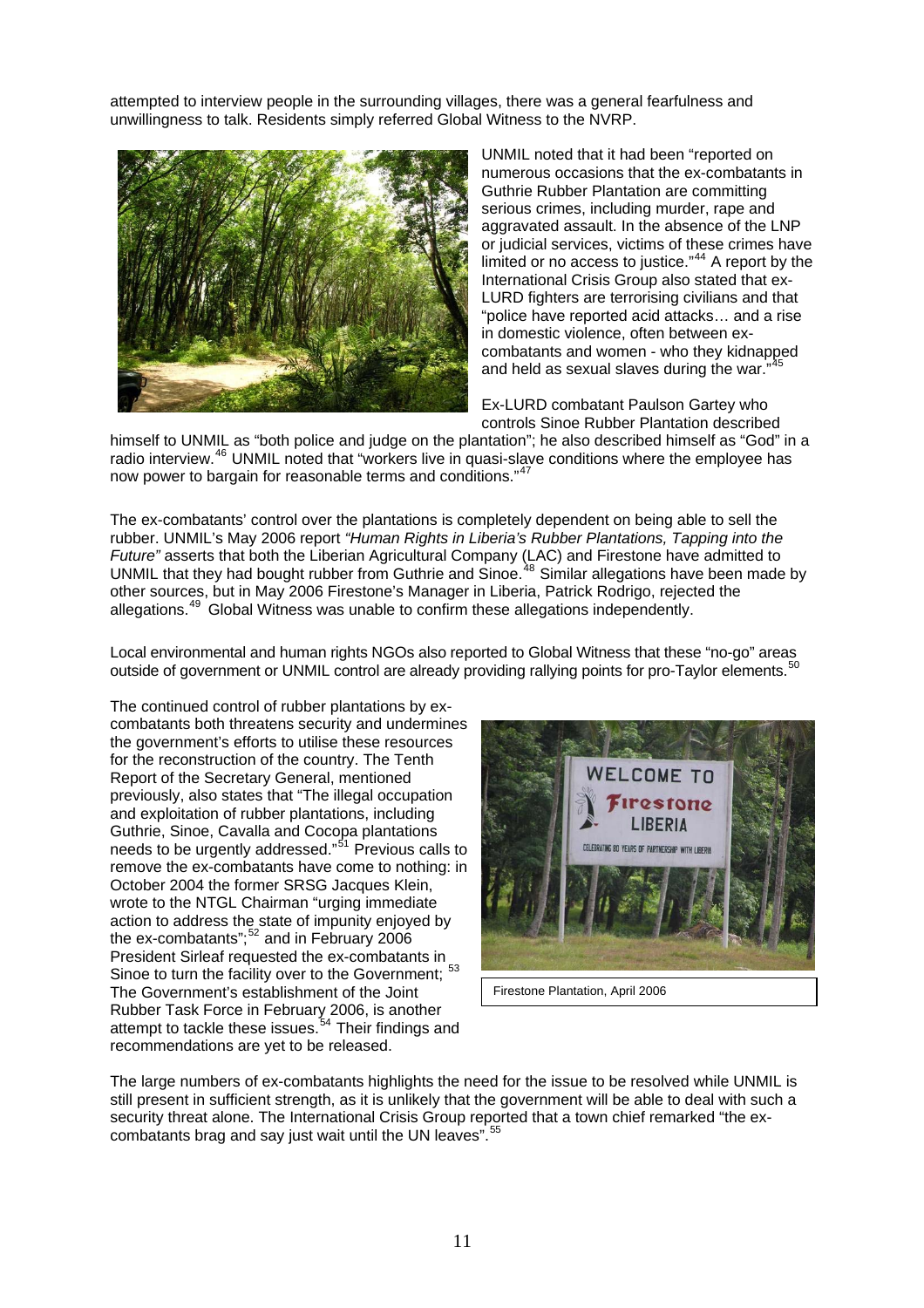#### <span id="page-11-0"></span>**National and regional security**

Security in Liberia is currently ensured by the presence of 15,000 military and 1,115 police UNMIL personnel<sup>A</sup>. UNMIL's continued presence, successful peaceful elections and the continuation of the DDRR process have resulted in a steady increase in security in Liberia. However, the country, and the region as a whole, remains volatile, and security in Liberia will not be assured until regional stability is achieved.

Tensions in neighbouring **Côte d'Ivoire** pose a particular challenge; security concerns include the possible recruitment of Liberian ex-combatants, the cross border movement of rebel groups and a possible influx of refugees<sup>B</sup>. Charles Konan Banny was sworn in as Prime Minister on 7 December 2005 and a new government was announced on 28 December 2005. There have been several violent incidents in January and May 2006, including against UN troops. The United Nations Security Council renewed the arms embargo, travel restrictions and assets freeze first imposed by resolution 1572 (2004) and banned the import of rough diamonds from Côte d'Ivoire on 15 December 2005 $^{\circ}$ . The UN applied additional asset freezes and a travel ban against three individuals<sup>D</sup> in recognition of their role in the January violence. Presidential elections are planned for October 2006 but could be threatened by further violence. The new prime minister has the difficult mission to unify and disarm Côte d'Ivoire before the elections.

Since the withdrawal of the UN peace-keeping force UNAMSIL from **Sierra Leone** in December 2005, the country has remained stable. However, there is still potential for unrest as triggers of the conflict such as high unemployment among youth<sup>E</sup> and corruption are still unresolved. In **Guinea**, stability has been slowly deteriorating. The question of the succession to President Conte, whose health has continued to decline, has not been solved. Political instability took a new turn when reformist Prime Minister Cellou Dalein Diallo, who had been in charge for 17 months, was sacked by Conte on 5 April 2006, hours after overturning a decree reshuffling the cabinet. The reshuffle would have increased Diallo's influence, notably on the key sectors of economy and finances<sup>F</sup>. He had initiated economic reforms and an anti-corruption crusade, making those close to Conte deeply uncomfortable. A recent report by the International Crisis Group<sup>G</sup> states that there is a high likelihood of a military takeover.

In recognition of some of these issues, UNMIL proposed a two year period of consolidation in Liberia in order to guarantee peace and stability, and to give the new government time to establish its authority and implement its programme of reconstruction<sup>H</sup>. UNMIL is expecting to be reduced by one infantry battalion in mid 2006 and another in early 2007. The drawdown of UNMIL will be linked to benchmarks and timelines corresponding to an increase in security and capacity and authority of the government<sup>1</sup>. Full details of this plan are yet to be confirmed.

Efforts must now be focused on the consolidation of stability through security sector reform; greater control of areas rich in natural resources; re-establishing the rule of law, the reintegration of ex-combatants and the provision of employment opportunities<sup>J</sup>. Flash points of insecurity include Monrovia - where the majority of excombatants are based - Guthrie and Sinoe rubber plantations and BOPC diamond mine<sup>K</sup>.

D Pro-government militia leaders Charles Blé Goudé , Eugène Djué, and Forces nouvelles rebel commander, Fofie Kouakou.

E "With no prospects, youths are turning to crime and violence", *United Nations Integrated Regional Information Networks,* 22 December 2005<br>F "[Prime minister Diallo sacked in possible power struggle"](http://www.irinnews.org/report.asp?ReportID=52631&SelectRegion=West_Africa&SelectCountry=GUINEA), *United Nations Inte* 

G "Guinea in transition", *International Crisis Group* report 11 April 2006

H United Nations Security Council, "*Tenth Progress Report of the Secretary General on the United Nations Mission in Liberia,"*S/2006/159, 14 March 2006, 14 March 2006, Page 12, No48

I United Nations Security Council, "*Tenth Progress Report of the Secretary General on the United Nations Mission in Liberia,"*S/2006/159, 14 March 2006, Page 13, No55

J United Nations Security Council, "*Tenth Progress Report of the Secretary General on the United Nations Mission in Liberia,"*S/2006/159, 14 March 2006, Page 9, No 38.

K *Ibid*, identified Guthrie and Sinoe as potential Flashpoints.

A United Nations Security Council, "*Tenth Progress Report of the Secretary General on the United Nations Mission in Liberia,"*S/2006/159, 14 March 2006, 14 March 2006, Page 5, No20

B Global Witness investigations, Liberia, April 2006, "Tenth progress report of the Secretary- General on the United Nations Mission in Liberia," UNSC S/2006/159, 14 March 2006, p9, No41

C United Nations, *Security Council Resolution 1643,* December 15, 2005), ["UN extends sanctions to diamonds](http://www.irinnews.org/report.asp?ReportID=50739&SelectRegion=West_Africa&SelectCountry=COTE_D_IVOIRE)", *United Nations Integrated Regional Information Networks*, 16 December 2005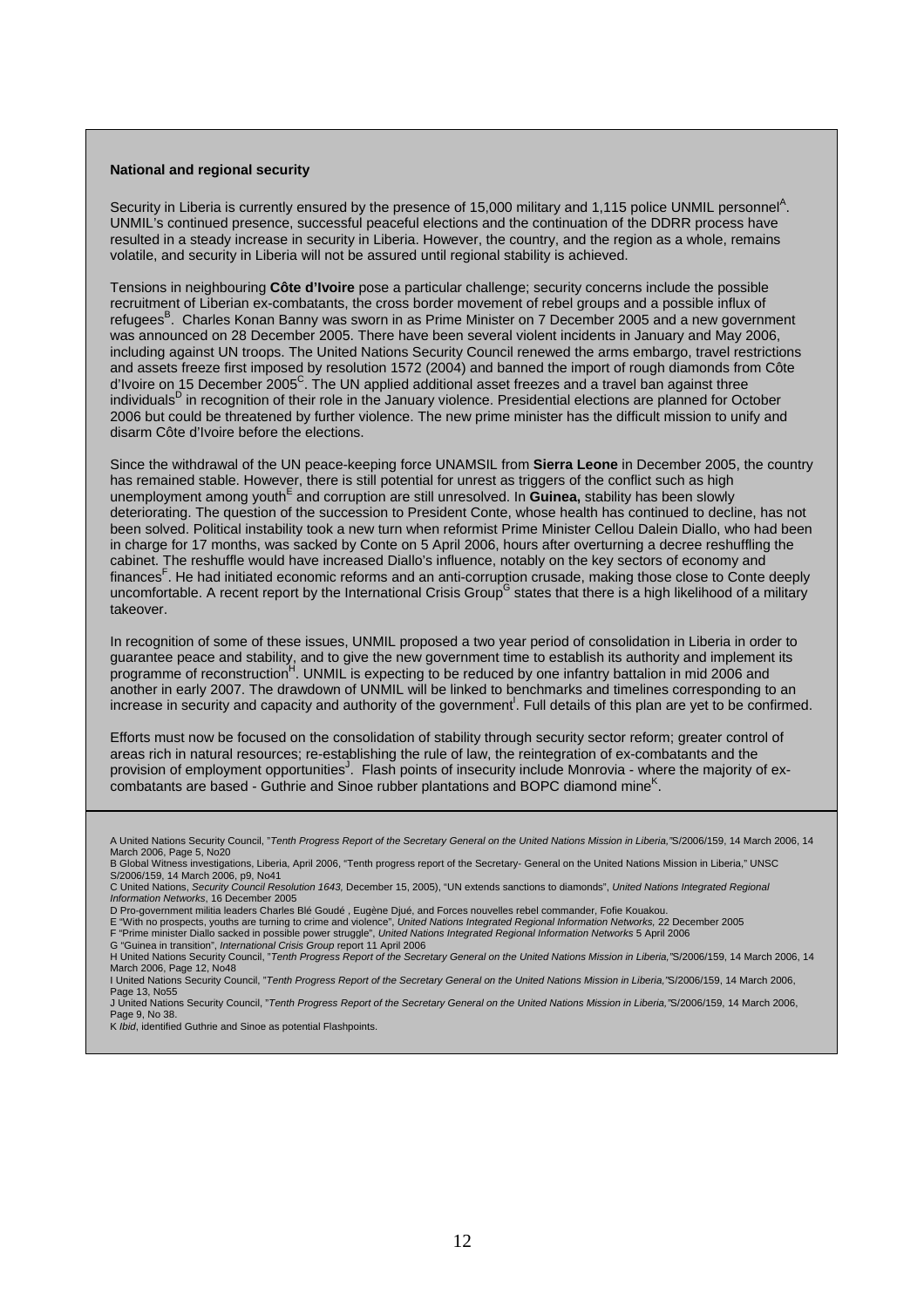## <span id="page-12-0"></span>**A) Sanctions & the Timber Sector**

The following analysis of the relevant benchmarks from UNSC Resolution 1521 (2003), relating to the timber sector, suggests that the UNSC should not lift sanctions in June 2006 when they are next due for review, but should extend them for an appropriate period until the benchmarks are met. However, in recognition of the significant progress achieved by the government so far, the UNSC could consider lifting the sanctions on the proviso that protective measures are put in place by the government to prevent premature forest exploitation: a government-imposed timber export moratorium would be the most effective measure. Alternatively the UNSC could consider extending the sanctions for a further three months, to be reviewed at that time and lifted or extended as necessary. Either measure would send a clear message that improvements have been recognised, but that further progress is still required. Neither option would have a significant negative economic impact at this time because the forest sector is not yet ready to commence logging operations: not all the necessary conditions laid out in the forestry reform process have been implemented, nor have any logging concessions been allocated to companies. Mechanisms to enable both government departments and the timber industry to prepare to commence operations can continue to be developed while a moratorium or sanctions are still in place.

#### **United Nations Security Council Resolution 1521 (2003). Adopted by the Security Council at its 4890th meeting, on 22 December 2003**

## **The Security Council (…)**

*Urges the Government of Liberia[D](#page-12-1) to* **establish its full authority and control over the timber producing areas, and to take all necessary steps to ensure that government revenues from the Liberian timber industry are not used to fuel conflict or otherwise in violation of the Council's resolutions but are used for legitimate purposes for the benefit of the Liberian people, including development;** Section B Paragraph 11

This benchmark remains the greatest single obstacle to the lifting of sanctions. The government still does not have 'full authority and control over the timber producing areas'; in fact, it has very little control of these areas. As described elsewhere in this document, this is not due to a lack of political

will but to a lack of logistical capacity. Nevertheless, the risks posed by this situation remain. Although, with the support of UNMIL, the government is able to control the main road networks and could thereby better monitor timber movements along those roads, the same is not true of the forests. For example, Global Witness visited Buchanan in April 2006 and found that illegal and uncontrolled pit sawing by ex-combatants was continuing.[56](#page-19-2) Global Witness interviewed the regional FDA officer at the Lower Harlandsville office in Buchanan who reported that while the FDA personnel had received some training, the office had only one vehicle, and moreover this vehicle was rarely there.<sup>[57](#page-19-2)</sup> However, the FDA officer noted that security had improved in



Forestry Development Regional Office, Buchanan, April 2006.

the area. Global Witness also interviewed John Woods, the Managing Director of the FDA, who reported that steps had been taken to bring the pit sawing situation under control.<sup>[58](#page-19-2)</sup> The FDA had

<span id="page-12-1"></span> D UNSC Resolution 1521 refers to the National Transitional Government of Liberia. However, a new government has since been elected. Therefore "Government of Liberia" has been substituted.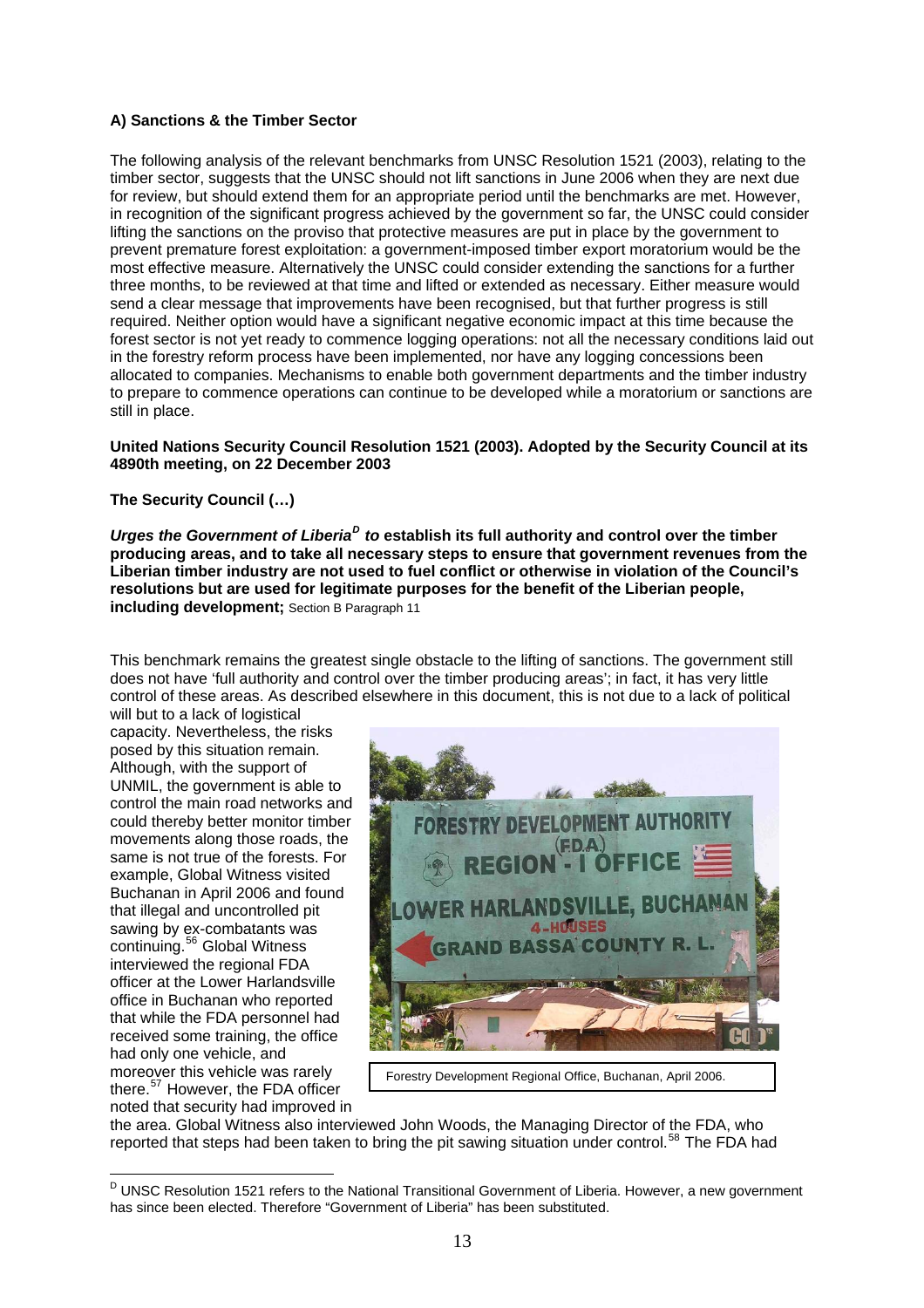conducted a survey of pit sawyers, designed with the help of the FAO, US Forest Service and UNMIL, and was in the process of developing a policy to control activities. The FDA had requested that UNMIL carry out joint patrols with them, to increase control of the forests.

Without full government control over timber producing areas, the forests are open to illicit exploitation, whether by anarchic logging operations or, in the future, by holders of legitimate concession agreements. In its role as Independent Forest Monitor in both Cambodia and Cameroon, Global Witness documented and exposed illegal logging by *every* legitimate concessionaire.<sup>[E](#page-13-0)</sup> The same patterns could be replicated in Liberia in the absence of adequate safeguards.

In practice, this absence of control means that misappropriated natural resource-derived government revenues could be used for a variety of illicit purposes, including the fuelling of conflict. An example from the rubber sector illustrates potential risks in the forest sector. In April 2006 Global Witness visited the joint police/UNMIL checkpoint near Gba, less than an hour's drive from Monrovia, where the ex combatant NVRP levies 'taxes' on its own (illicit) rubber trade with the full knowledge of both the police and UNMIL.<sup>[59](#page-19-2)</sup> It is using these taxes to raise significant revenues that are used, amongst other things, to maintain the LURD wartime command structure under Chairman Sumo Dennis (*See*  The continued link between natural resources and conflict: the Rubber "Safe Havens" - Page 9). <sup>[F](#page-13-1)</sup> This situation highlights that illicit control of natural resources in Liberia is still widespread, and that without full governmental control, the forests, like the rubber plantations, could be open to similar abuses.

*Encourages* **the** *Government of Liberia* **to establish Oversight mechanisms for the timber industry that will promote responsible business practices, and to establish transparent accounting and auditing mechanisms to ensure that all government revenues, including those from the Liberian International Ship and Corporate Registry, are not used to fuel conflict or otherwise in violation of the Council's resolutions but are used for legitimate purposes for the benefit of the Liberian people, including Development;** Section B, Paragraph 13

In theory, the government, through the LFI, the Forestry Reform Committee and GEMAP is on its way to achieving this condition. However, new, untried and as yet incomplete systems in Monrovia do not equate to a working system that can be applied across the country, particularly in the remote timber producing areas. Commencing industrial logging before the necessary systems and enforcement are in place is likely to result in both revenue and resource loss and will undermine the effectiveness of reforms.

The FDA is writing a manual which will guide the future reform process. When Global Witness was in Liberia in April 2006 this manual had not yet been finalised, let alone implemented, and



Camp of ex-LURD pit sawyers, near Buchanan, September 2005

the process itself was being criticised by local civil society groups as it was seen to be rushing important decisions. The forest inventories are incomplete, concessionaires have not been selected and no independent forest monitor has been appointed. It is highly unlikely that these and other necessary initiatives will be implemented within the next few months.

#### *Urges* **all parties to the Comprehensive Peace Agreement of 18 August 2003 to implement fully their commitments and fulfil their responsibilities in the National Transitional Government of**

E<br>E See [www.globalwitness.org](http://www.globalwitness.org/) for numerous reports detailing these issues.<br>F UNIMIL stated that 2.700 av combatante ware in Gutbrie in their May 200

<span id="page-13-1"></span><span id="page-13-0"></span>UNMIL stated that 3,700 ex-combatants were in Guthrie in their May 2006 report. However, local NGOs estimated that there were around 5,000.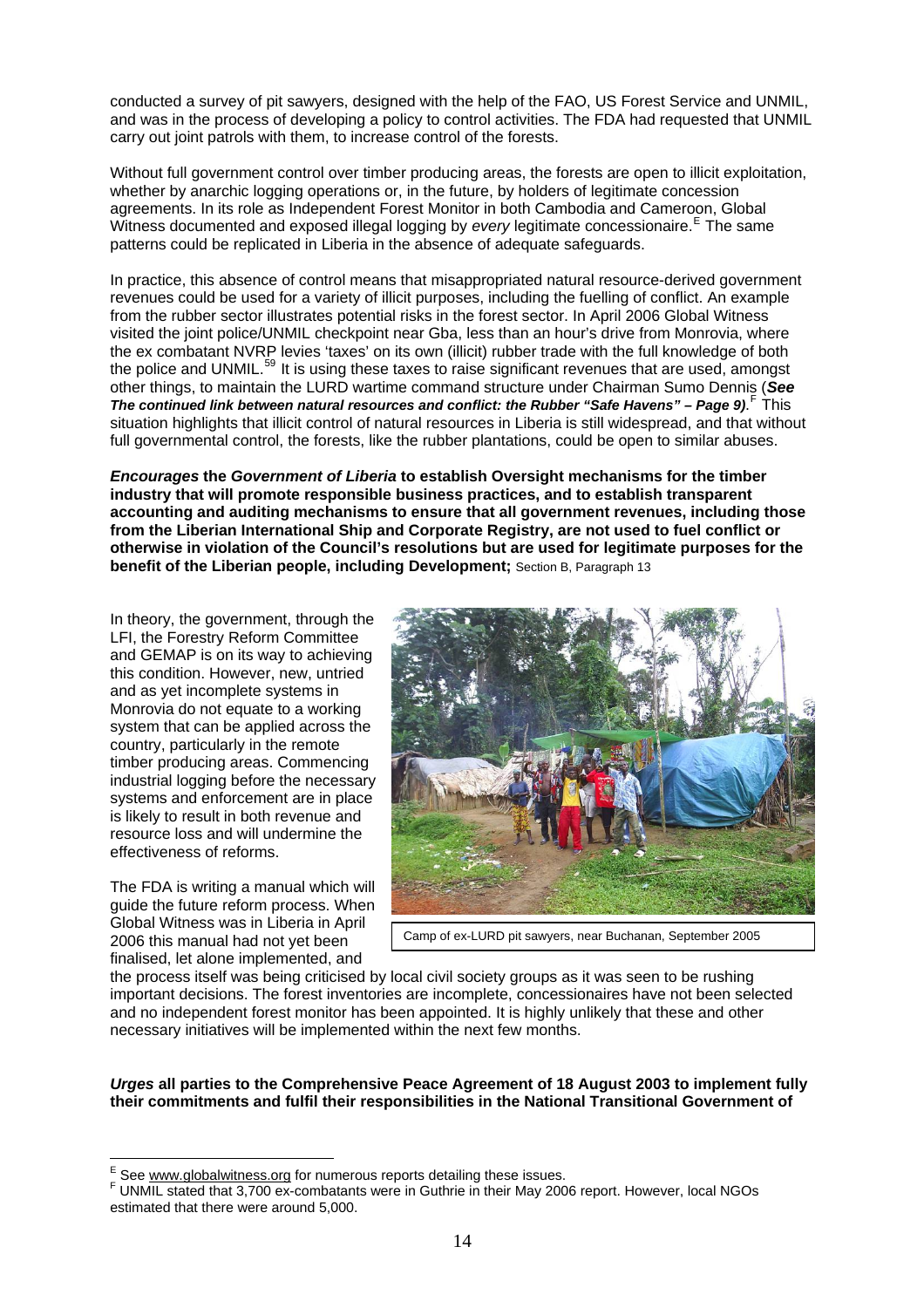#### **Liberia, and not to hinder the restoration of the Government's authority throughout the country, particularly over natural resources;** Section B, Paragraph 14

As discussed in *The continued link between natural resources and conflict: the Rubber "Safe Havens" – Page 9*, large swathes of territory – particularly some rubber plantations and diamond mining areas – are controlled by ex combatants. The following summary of the situation in the plantations highlights the risks inherent in prematurely opening up the forests to exploitation.

Guthrie is predominantly controlled by ex-LURD fighters, together with some ex-Taylor and MODEL soldiers. Although LURD is not actively hindering the new government's authority, an intact ex-LURD command structure represents a clear threat to security. The ex-combatants' control extends beyond the plantation itself into the town of Gba, and possibly other areas. The ex-combatants clearly hold power in this area and local people are afraid to speak openly; the ex-combatants maintain an organised presence in the town and have set up their own welfare committee which has an office near the police/UNMIL checkpoint. Both villagers and ex-combatants stated to Global Witness that no decision relating to the plantation can be taken without the agreement of the commander, ex-LURD General Sumo Dennis.<sup>[60](#page-19-2)</sup> There have been reports of severe human rights abuses committed by ex combatants, adding to the climate of fear and insecurity.<sup>[61](#page-19-2)</sup>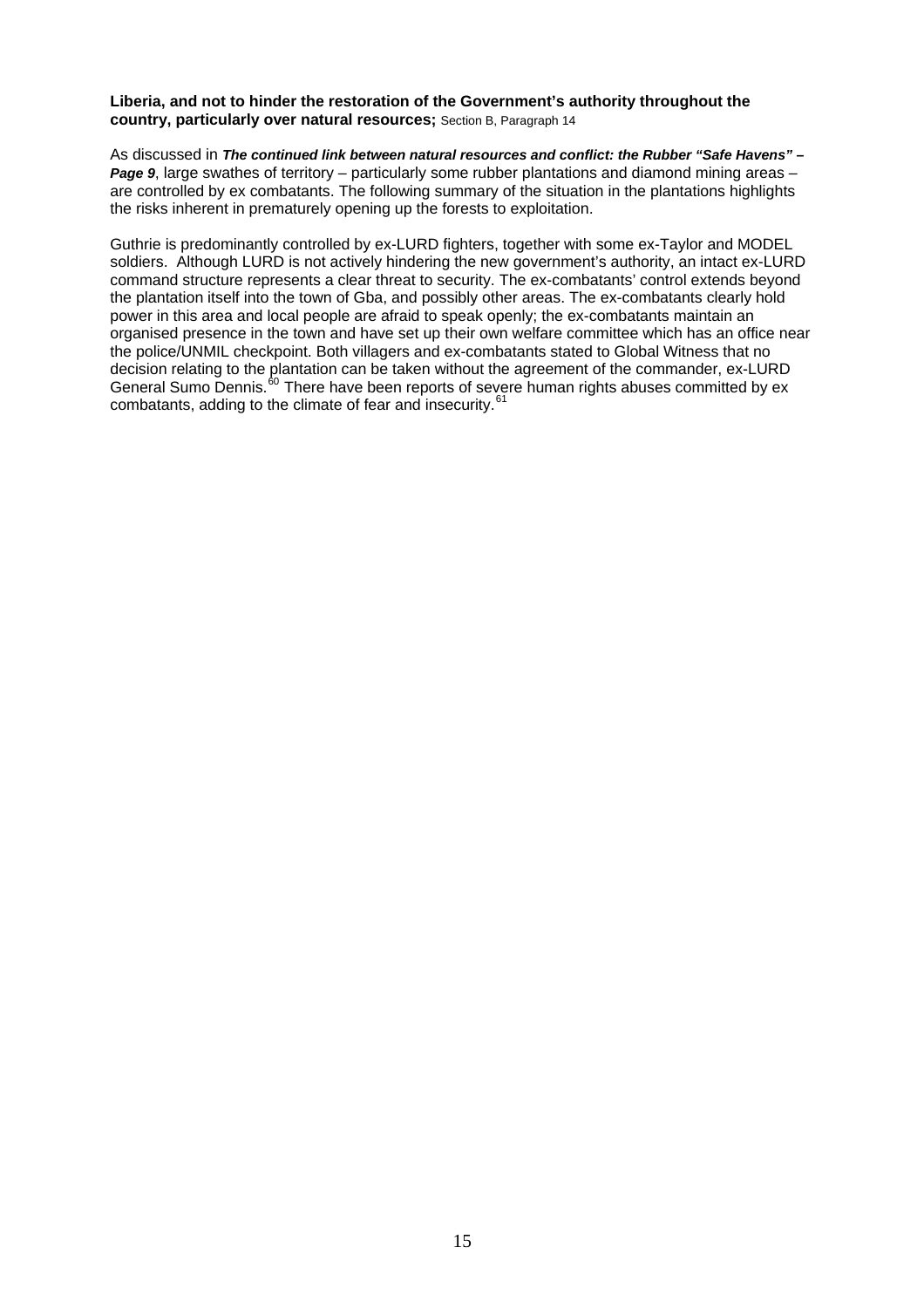#### **Balancing the security and economic risks of a resurgent timber industry**

The decision to lift timber sanctions should be based on both security and economic factors: will forest exploitation contribute to conflict and instability, or make a vital economic contribution to the state? Without full governmental control of the forests, neither security nor economic benefit to the state can be assured, whilst the inherent risks would be significantly raised. The UNSC and the government of Liberia should consider that the tropical forest industry is not the great economic driver that its proponents such as the World Bank suggest it is, and therefore should not rush to resume commercial logging before all the necessary safeguards are in place. In 1987 the FAO Senior Director of Forestry, Jack Westoby, said:

*"Over the last two decades, massive tracts of virgin tropical forests have come under exploitation, in all three underdeveloped regions. That exploitation, with a few honourable exceptions, has been reckless, wasteful, even devastating. Nearly all the operations have been enclavistic, that is to say they have had no profound or durable impact on the social and economic life of the countries where they have taken place... Local needs are not being met; the employment opportunities are trifling. A significant part of the exports, as logs or as primary processed timber, is exported within the firm, and transfer values are fixed to facilitate the accumulation of profits outside the country... The contribution of forestry to improving the lot of the common people has been negligible so far .(A)*

In the nineteen years since this statement was made the global situation has, if anything, declined. Forestry operations from the Amazon to Cambodia, from Indonesia to Cameroon and indeed in Liberia itself are synonymous with unsustainable exploitation, corruption, human rights abuses, severe environmental damage, and in some cases conflict.

In Liberia's favour is the fact that it is probably unique amongst these countries, in that there is genuine political will on the part of the president to make things work for the country and its people. Furthermore, the approach of the international community to forestry reform is more innovative, better planned and resourced than in many other countries, although only time will tell if it has been the correct approach. It is true that industrial logging does create jobs and generate revenues, and that timber companies commit to providing resources (usually the responsibility of the state) such as schools, hospitals and roads, but these commitments are often reneged upon, and not maintained in the long-term. Indeed, these were the arguments used by the timber industry and the Taylor government in 2003 to oppose the imposition of timber sanctions in Liberia. The industry conveniently ignored what the international community took to be the even more dramatic consequences brought about by a timber-funded dictatorship and war.

Also, as is happening now in Liberia, the statistics used to justify a resurgent industry can be misleading. For example, Section 1.1 in the Draft FDA Reform Manual, November 2005<sup>B</sup>, uses the illegal and unsustainable plunder of Liberia's forests in the late 1990's and early 2000's to assert that "…the forestry sector has been a strong contributor to the economy of Liberia, in the form of industrial output, national income, employment and export revenues." It justifies this assertion by quoting statistics (unreferenced) that:

- *Forest products rose from 5% of GDP in the 1980's to 20% in the late 1990's*
- *Forest products accounted for 5-10% of export earnings in the 1980's rising to over 50% by 2000*
- *In 2002 timber exports were worth US\$100 million, or 60% of Liberia's total export revenues.*
- *The timber industry provided approximately 10,000 jobs.*

• Liberia was at this point a failed state. Diamonds were already sanctioned, and it was widely recognised that logging was unsustainable and the forests were being plundered by Charles Taylor to further his military, political and territorial ambitions. There was virtually no other economic or industrial activity. Under these circumstances the fact that forest products equated to 5% of GDP or 50-60% of export earnings is meaningless in the current context, and dangerously misleading when it is used as an economic justification for a post-war timber industry.

• A more meaningful analysis of the statistics demonstrating what revenues the government actually received from forest products, and how the population benefited – or not - would provide a sounder basis for future planning. For example, in 2000 - according to Liberian government statistics - the timber industry was worth a total of US\$186 million. After taking away legitimate production costs and the US\$6.6 million in taxes received by the Ministry of Finance, approximately US\$100 million in timber revenue went unaccounted for  $C$ .

• The employment figure is based on the now discredited 2001 OCHA report<sup>D</sup>, the authors of which admitted their figures came from both the Taylor Government and the timber industry, notably OTC. More reliable estimates demonstrate that in 2001 the industry employed 6,150 people, 1,197 of which were expatriates $E$ .

Finally, on paper the LFI estimates that the timber industry could be worth US\$20 million per year, but admits that this figure is 'just a marker'<sup>F</sup>. Global Witness is unaware whether this marker is based on any scientific or economic data, but it was published even before the completion of forest zoning.

A. Westoby J, The *Purpose of Forests*, 1987, Page 264-5.

D. United Nations, *"Report of the Secretary-General in pursuance of paragraph 13(a) of resolution 1343 (2001) concerning Liberia";*  [S/2001/1025](http://daccess-ods.un.org/access.nsf/Get?Open&DS=S/2001/1025&Lang=E&Area=UNDOC), *31 October 2001.*

F. "One Touch", May 2006, Global Witness Interview with LFI Representative, April 2001

B. FDA, "*Draft FDA Reform Manual: Policy and Procedures for Increased Transparency and Accountability in the Commercial Forest Sector",* November 2005.

C. For a more detailed analysis of these figures see Global Witness, *"Logging Off"*, September 2002, Section 4.5.

E. Based on research conducted by Liberian environmental group, 2001.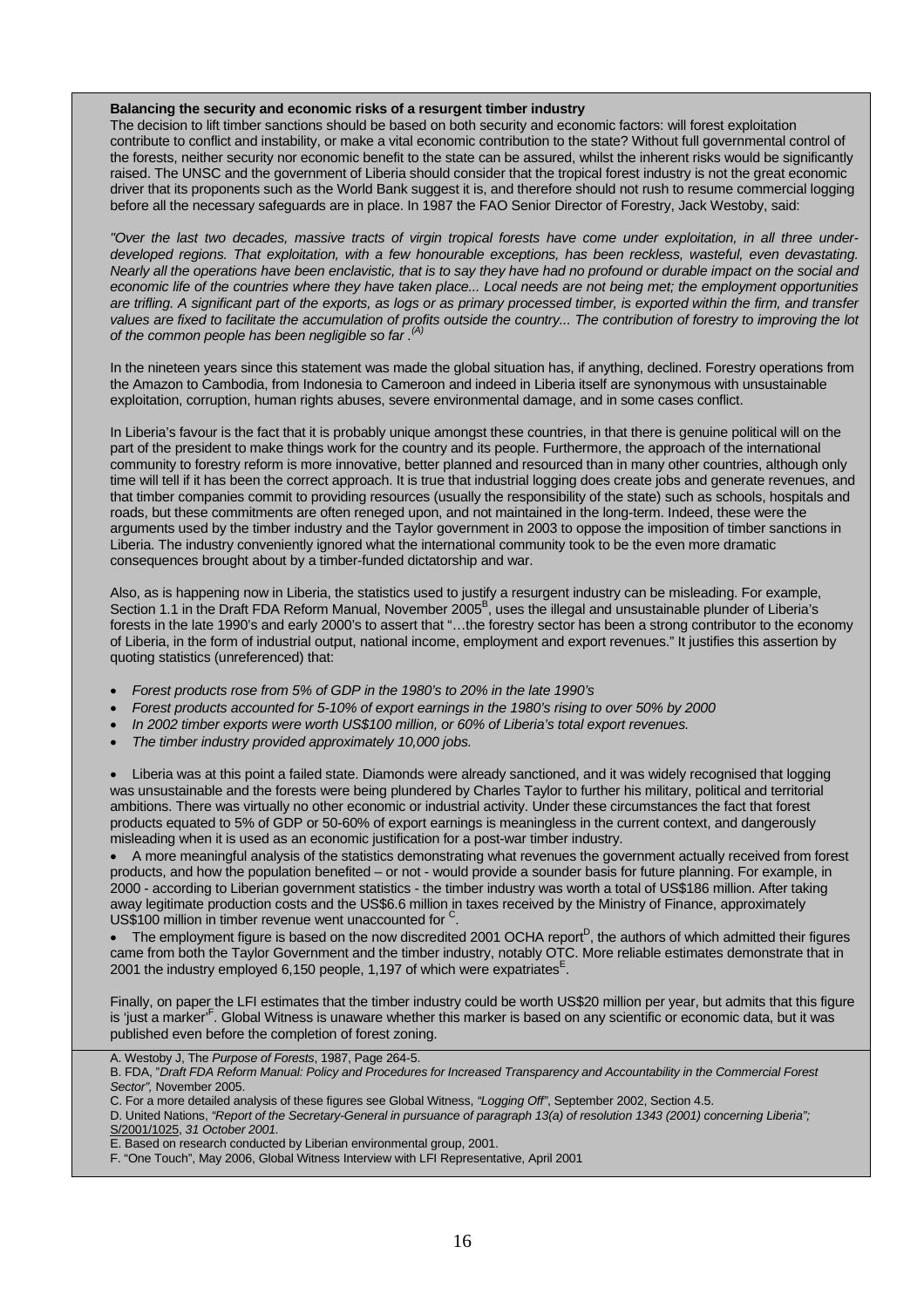#### <span id="page-16-0"></span>**B) Sanctions and the Diamond Sector**

The United Nations placed sanctions on the export of diamonds from Liberia in March 2001 $62$  in recognition of the role of Liberia in funding the Revolutionary United Front RUF, a rebel group in Sierra Leone whose signature was to hack off civilians' limbs.

#### **United Nations Security Council resolution 1521:**

#### *Calls upon* **the National Transitional Government of Liberia to take urgent steps to establish an effective Certificate of Origin regime for trade in Liberian rough diamonds that is transparent and internationally verifiable with a view to joining the Kimberley Process, and to provide the Committee with a detailed description of the proposed regime;**

Liberia passed an act amending the Minerals and Mining Law on 8 October 2004 to fulfil the criteria set out in United Nations Security Council Resolution 1521. Chapter 40 of the act provides controls on the export, import and transit of rough diamonds in Liberia which are required for joining the Kimberley Process. This progress has to be looked at in conjunction with the situation on the ground. In May 2006 Global Witness found that Liberia did not have sufficient controls over diamond regions, and chain of custody has not been implemented. Despite a commitment at the higher levels of government, and in contrast to reforms within the timber sector, there remains a lack of commitment and ownership within the Ministry of Lands and Mines, many of whom served under Charles Taylor's government and are reluctant to change their practices.<sup>[63](#page-19-1)</sup> The lack of progress in the implementation of internal controls means that the Liberia is not yet ready for sanctions to be lifted.

#### **Diamond mining and control of diamond areas**

There is limited government and UNMIL presence within diamond areas, resulting in illegal alluvial diamond mining in Lofa, which is likely to be leading to small scale sanctions violations.<sup>[64](#page-19-1)</sup> Furthermore there are reports of illegal diamond mining in Gbapolu and Cape Mount counties by individuals and companies.<sup>[65](#page-19-1)</sup>

#### **Progress towards Kimberley Compliance**

The critical issue for attaining Kimberley compliance remains one of capacity and implementation of controls. At present the internal control system is, as with the situation in the timber sector, a paper exercise yet to be realised. The Futures Group, a consultancy company funded by the US government, has been brought in for one year to assist the Liberian government to gain Kimberley compliance. Futures Group is providing technical assistance, geological assessments, material assistance and training for mining inspectors and evaluators.

#### **BOPC**

The continued lack of government and UNMIL control of areas rich in natural resources is demonstrated by the operation of the diamond mine in Sinoe, known as BOPC $^{\mathsf{A}}$ . An estimated 5,000 ex-combatants from various factions including NPFL and LPC are mining for diamonds there and transporting them to neighbouring countries <sup>B</sup>. A lack of sanitation and an outbreak of cholera in August 2005 C caused large numbers of ex-combatants to leave. However, more recently, many have returned <sup>D</sup>. Global Witness investigations found that the mine is now mechanised and that there are companies operating there. <sup>E</sup>

Global Witness interviewed a representative from the Ministry of Lands and Mines who reported that in 2004/5 the Government wrote to the SRSG Jacques Klein to ask for help to monitor the area. He reported that UNMIL responded by saying that it was not part of their mandate and they did not have the resources to deploy monitors <sup>F</sup>. The representative noted that the ex-combatants remained armed and that the ministry would not be able to address the problem alone. In the response to the Kimberley Process certification scheme questionnaire, UNMIL noted that it conducted joint surveillance and patrolling of border and mining areas <sup>G</sup>.

A. The mine is referred to as BOPC as it was formerly owned by Butaw Oil Palm Corporation, Global Witness interview with UN personnel, Liberia, April 2006.

- B. Global Witness interview with a representative from the Ministry of Lands and Mines, April, 2006
- C. Global Witness interview with UNMIL, September 2005; 'Cholera epidemic kills 134 in south east',
- United Nations Integrated Regional Information Networks, 18 August 2005
- D. Global Witness interview with UN personnel, Liberia, April 2006.
- E. Global Witness investigation, Liberia, May 2006.
- F. Global Witness interview with Deputy Minister Fayia, April, 2006
- G. UNMIL response to the Kimberley Process certification scheme questionnaire, March 2006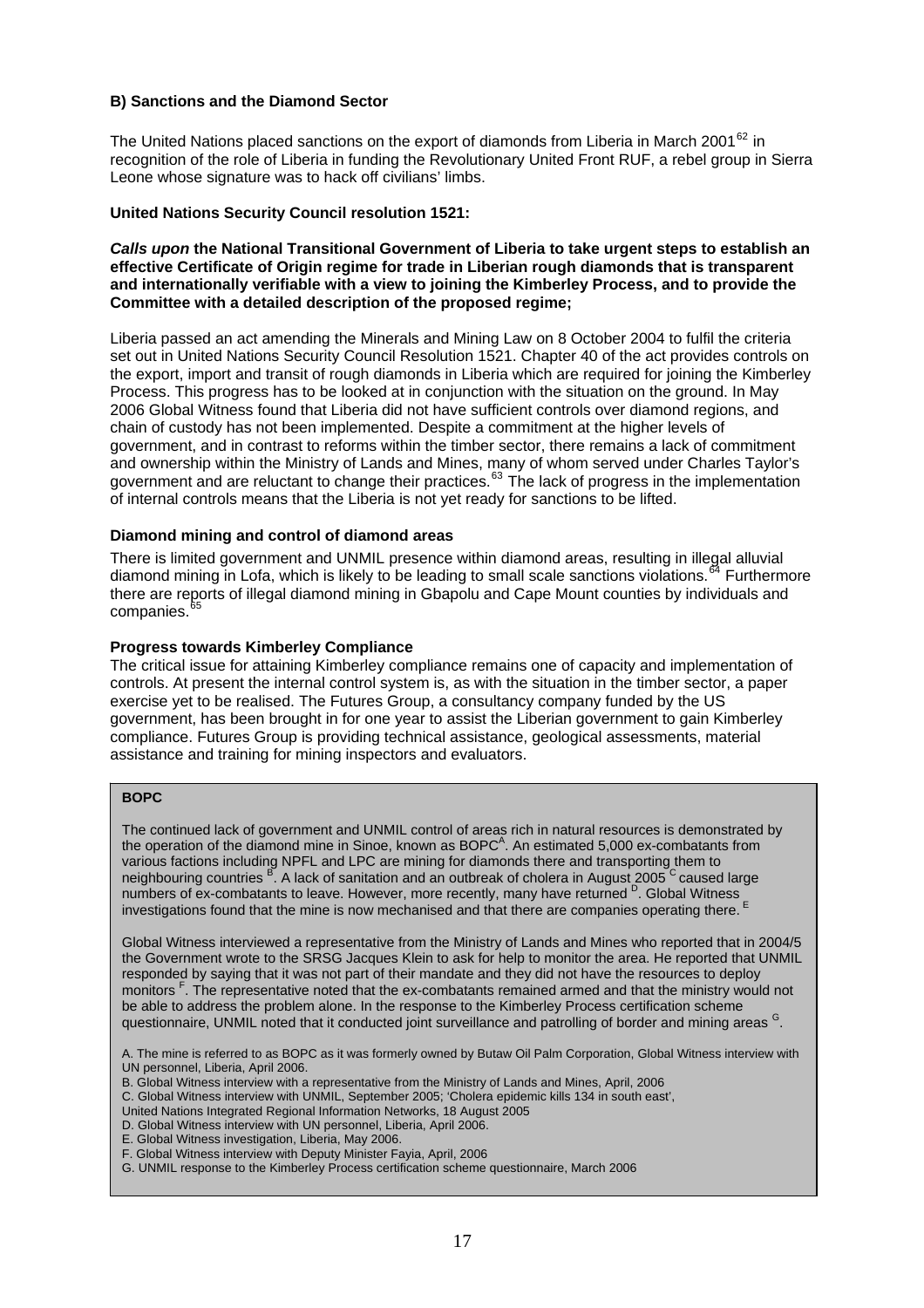<span id="page-17-0"></span>The infrastructure necessary to gain Kimberley compliance is not yet in place. The Ministry of Lands and Mines has built the shell of the Kimberley Process certification centre but is awaiting funds for its completion. The Ministry is still assessing training needs for diamond evaluators. De Beers and Develop Africa of Dubai have promised to provide money and equipment for the laboratory and training for ten evaluators but additional support will be needed to pay for their operating costs. A twoweek training program for Mineral Inspectors and Mining Agents, who will staff the regional offices, has been carried out.<sup>[66](#page-19-1)</sup> Liberia must take the opportunity to learn lessons from neighbouring countries where insufficient training and low wages of inspecting officers and other officials have undermined the system. A lack of logistical capacity also hampers the effectiveness of monitoring.

#### **Internal Controls**

The Kimberley Process requires that a chain of custody from point of mine to the point of export be established. The Ministry of Lands and Mines and the Futures Group consultant reported to Global Witness that the Ministry will set up ten regional offices staffed by a mining agent, a mineral inspector and a trained diamond valuer (as discussed above), through which all diamonds will have to pass.  $67$  The Ministry is piloting three regional offices first. The proposed regional offices are intended to provide greater oversight of the diamond sector in producing regions. However, cross checks of the system would go further toward ensuring compliance. For example, random cross checks of parcels at export, with information at regional offices and mining sites, can be one way to test the system for problems. Regular



The Kimberley Process Certification Center, April 2006.

checks of dealers' inventories against records of buying and selling and imports and exports are also crucial to ensure compliance with internal controls.

To ensure that diamonds cannot be trafficked through Liberia from other countries, a cap will be placed on the export of Liberian diamonds. The cap will be based upon assessments of Liberia's current production capacity and projections of future production.<sup>[68](#page-19-4)</sup> The US government has started a geological survey based on historical data and a consultant from Futures Group has been to Liberia to complete this study. <sup>[69](#page-19-5)</sup> An initiative suggested by Futures Group is to offer a bonus to border guards of 10% of the value of any smuggled diamonds they discover.<sup>[70](#page-19-6)</sup>

## **Conclusion**

The end of the transitional period and the inauguration of an elected government mark a new period of opportunities for Liberia. The new president has demonstrated her commitment to fulfilling the criteria set forth in United Nations Security Council Resolution 1521. Whilst, with the help of the international community, the government is implementing a comprehensive reform process, there are significant obstacles that still need to be dealt with. These range from, notably, control of territory and natural resources, security, logistical constraints and the countless issues that face a country emerging from years of civil war. In this context UN sanctions should not be regarded not as a punitive measure, but as a mechanism that can provide a breathing space to enable the government to complete the reform process. Furthermore, lifting UN sanctions prematurely could expose the country to both economic and security risks, and perpetuate the instability which still threatens not only Liberia, but the entire region.

 $\overline{a}$  $1$  Global Witness interviews with World Bank, EC, local civil society groups, Liberia, April, 2006.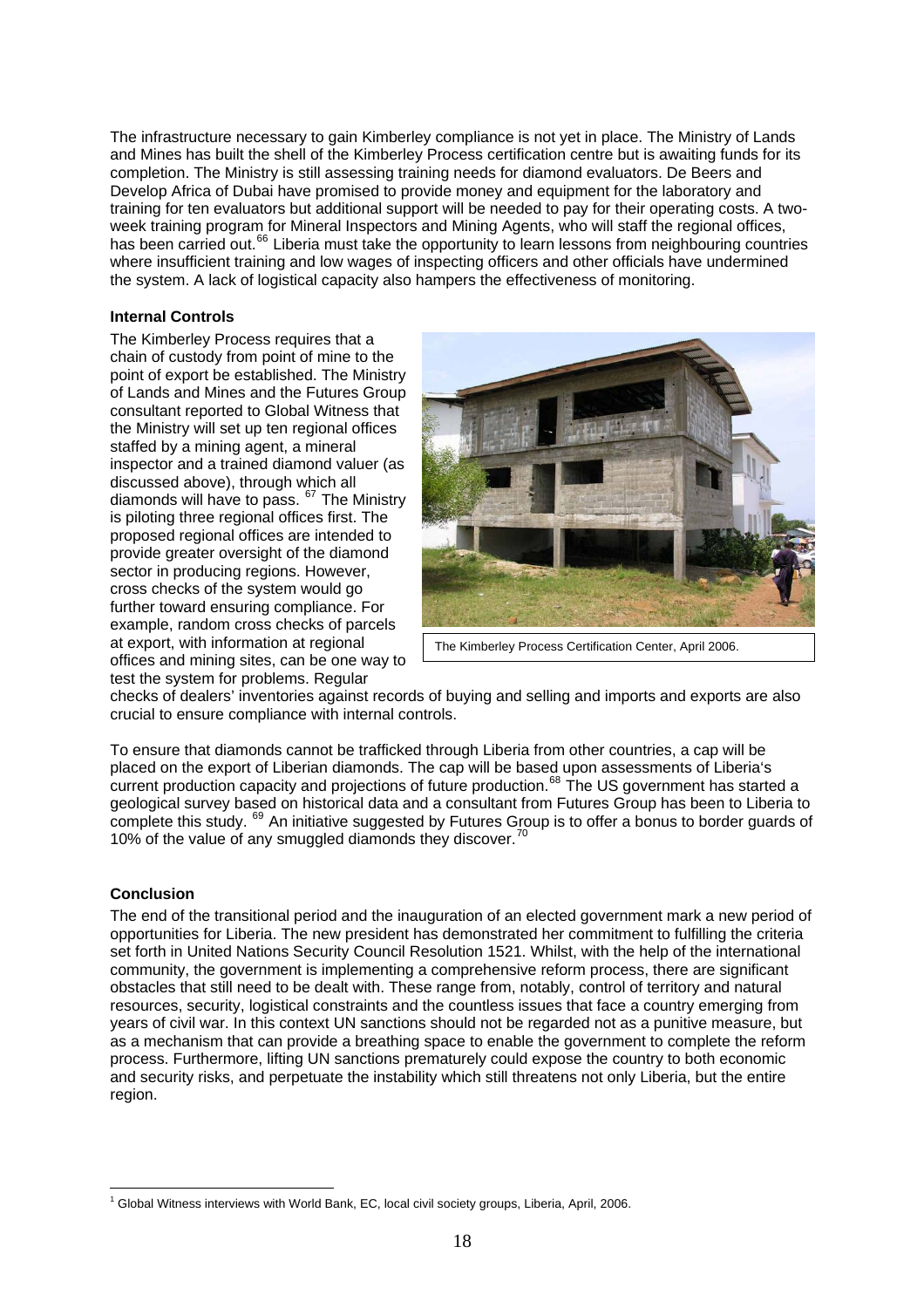$\frac{1}{2}$  United Nations Security Council, *"Tenth progress report of the Secretary- General on the United Nations Mission in Liberia,"*  S/2006/159, 14 March 2006, Page 2, No8.

<sup>3</sup> United Nations Security Council, "Tenth progress report of the Secretary- General on the United Nations Mission in Liberia," S/2006/159, 14 March 2006, Page8, No35.

4 Special Court for Sierra Leone*, "Special Court President Requests Charles Taylor be Tried in The Hague*",

Freetown, Sierra Leone, 30 March 2006.<br><sup>5</sup> Global Witness interviews with members of the Truth and Reconciliation Commission, Liberia, April 2006, "United Nations Security Council, "Tenth progress report of the Secretary- General on the United Nations Mission in Liberia," S/2006/159, Page7, No28.

 $^6$  Act to Establish the Truth and Reconciliation Commission (TRC) of Liberia, Ministry of Foreign Affairs, 10 June 2005.<br><sup>7</sup> Clabel Witness intensieve with Truth and Reconciliation Commission members and UNMU, Liberia,

 $^7$  Global Witness interviews with Truth and Reconciliation Commission members and UNMIL, Liberia, April 2006. Global Witness, *"An Architecture of Instability: How the critical link between natural resources and conflict remains unbroken,"*  December 2005, Global Witness, *'Timber, Taylor, Soldier, Spy': How Liberia's uncontrolled resource exploitation, Charles Taylor's manipulation and the re-recruitment of ex-combatants are threatening regional peace',* June 2005, Global Witness,

*'Resource Curse or Cure?: Reforming Liberia's governance and logging industry',* 

September 2004.

<sup>9</sup> United Nations Security Council, "Tenth progress report of the Secretary- General on the United Nations Mission in Liberia,"  $S/2006/159$ , 14 March 2006, Page 5, No22.

10 United Nations Security Council, *"Tenth progress report of the Secretary- General on the United Nations Mission in Liberia,"*  S/2006/159, 14 March 2006, Page 5, No22.<br><sup>11</sup> Global Witness interviews with UNMIL, Liberia, April 2006.

<sup>12</sup> Global Witness investigation Liberia, April 2006, Interviews with local human rights groups, Liberia, April, 2006.<br><sup>13</sup> United Nations Security Council, *"Tenth progress report of the Secretary- General on the United* S/2006/159, 14 March 2006, Page 6, No. 23.<br><sup>14</sup> Global Witness interviews with local human rights groups, Liberia, April, 2006.

<sup>15</sup> Global Witness investigation, Liberia, April 2006.<br><sup>16</sup> United Nations Security Council, "Tenth progress report of the Secretary- General on the United Nations Mission in Liberia,"

S/2006/159, 14 March 2006, Page 12, No52.<br><sup>17</sup> United Nations Security Council, *"Tenth progress report of the Secretary- General on the United Nations Mission in Liberia,"* S/2006/159, 14 March 2006, Page 6, No25, Global Witness Interview with US Military Attaché, April 2006.<br><sup>18</sup> Global Witness interview with US Military Attaché, Liberia, April 2006.

<sup>19</sup> United Nations Security Council, *"Tenth progress report of the Secretary- General on the United Nations Mission in Liberia,"* S/2006/159, 14 March 2006, Page 2, No8.

<sup>20</sup> United Nations Security Council, *"Tenth progress report of the Secretary- General on the United Nations Mission in Liberia,"*<br>S/2006/159, 14 March 2006, p2, No8," The Analyst, *"Former AFL Personnel threaten unrest",* 

<sup>21</sup> UNMIL, Weekly Press Briefing, 26 April 2006.<br><sup>22</sup> The News, "Ellen Gives ultimatum for Assets Publication", 1 March 2006.<br><sup>23</sup> Friends of the Earth, "Governance and Economic Management Assistance Program: An update on

<sup>24</sup> Global Witness interview with human rights activist, Liberia, April 2006.<br><sup>25</sup> Global Witness interviews with World Bank, EC, Liberia, April 2006.<br><sup>26</sup> United Nations Integrated Regional Information Network, "Foreign December 2005<br><sup>28</sup> Global Witness interview with senior member of the Ministry of Labour, April 2006.

29 Global Witness interview with Schlor Hichber of the Withsty of Eabout, April 2006.<br><sup>29</sup> Global Witness interviews with Liberian human rights NGOs, UNMIL, April 2006.<br><sup>30</sup> United Nations Mission in Liberia, "Human Rights 2.<br>31 Global Witness interview with Liberian human rights NGO, April 2006,

31 Global Witness interview with Liberian human rights NGO, April 2006, 32 Green Advocates, *"Two-day Participatory Rural appraisal workshop held in Greenville",* Sinoe County from February 11-12 2006.<br><sup>33</sup> Global Witness interview with US Military Attaché, April 2006.

34 Global Witness interview with DD Milliary / Macrity, April 2000.<br>34 Global Witness interview with human rights monitor, Guthrie Rubber Plantation April 2006.<br>35 Global Witness interview with ex-combatants in Factory Cam

Global Witness interviews with local human rights groups, Liberia, April, 2006.

36 "United Nations Mission in Liberia, *"Human Rights in Liberia's Rubber Plantations: Tapping into the Future",* May 2006, Page 64, Global Witness Interview Little Rubber tapper in Guthrie Rubber Plantation April 2006.<br><sup>37</sup> Global Witness investigation, Guthrie Rubber Plantation, April 2006.

<sup>38</sup> Global Witness interviews with rubber tappers and ex-combatants in Guthrie Rubber Plantation, April 2006.<br><sup>39</sup> Green Advocates, "Two-day Participatory Rural appraisal workshop held in Greenville", Sinoe County from Fe

2006, Page 3.<br><sup>40</sup> Green Advocates, *"Two-day Participatory Rural appraisal workshop held in Greenville",* Sinoe County from February 11-12 2006, Page 3.<br><sup>41</sup> Global Witness interviews with ex-combatants in Factory Camp and Married Camp in Guthrie Rubber Plantation, April 2006.

42 Global Witness interviews with UNMIL and Liberian human rights NGOs, UNMIL, April 2006.<br>43 Global Witness interviews with UNMIL and Liberian human rights NGOs, UNMIL, April 2006, United Nations Mission in<br>Liberia. "Huma

United Nations Mission in Liberia, "Human Rights in Liberia's Rubber Plantations: Tapping into the Future", May 2006, Page 64, Global Witness Interviews with UNMIL, April 2006.

<sup>45</sup> International Crisis Group, *"Liberia: Resurrecting the Justice System",* 6 April 2006, Page 1.<br><sup>46</sup> United Nations Mission in Liberia, "Human Rights in Liberia's Rubber Plantations: Tapping into the Future", May 2006

62. 47 United Nations Mission in Liberia, *"Human Rights in Liberia's Rubber Plantations: Tapping into the Future",* May 2006,

,Page 6. <sup>48</sup> "United Nations Mission in Liberia, *"Human Rights in Liberia's Rubber Plantations: Tapping into the Future",* May 2006, Page 56, The information was obtained in interviews on 14 July 2005 with Administrative Manager LAC and on 25 July 2005 with Industrial Relations and Public Relations Managers of Firestone.